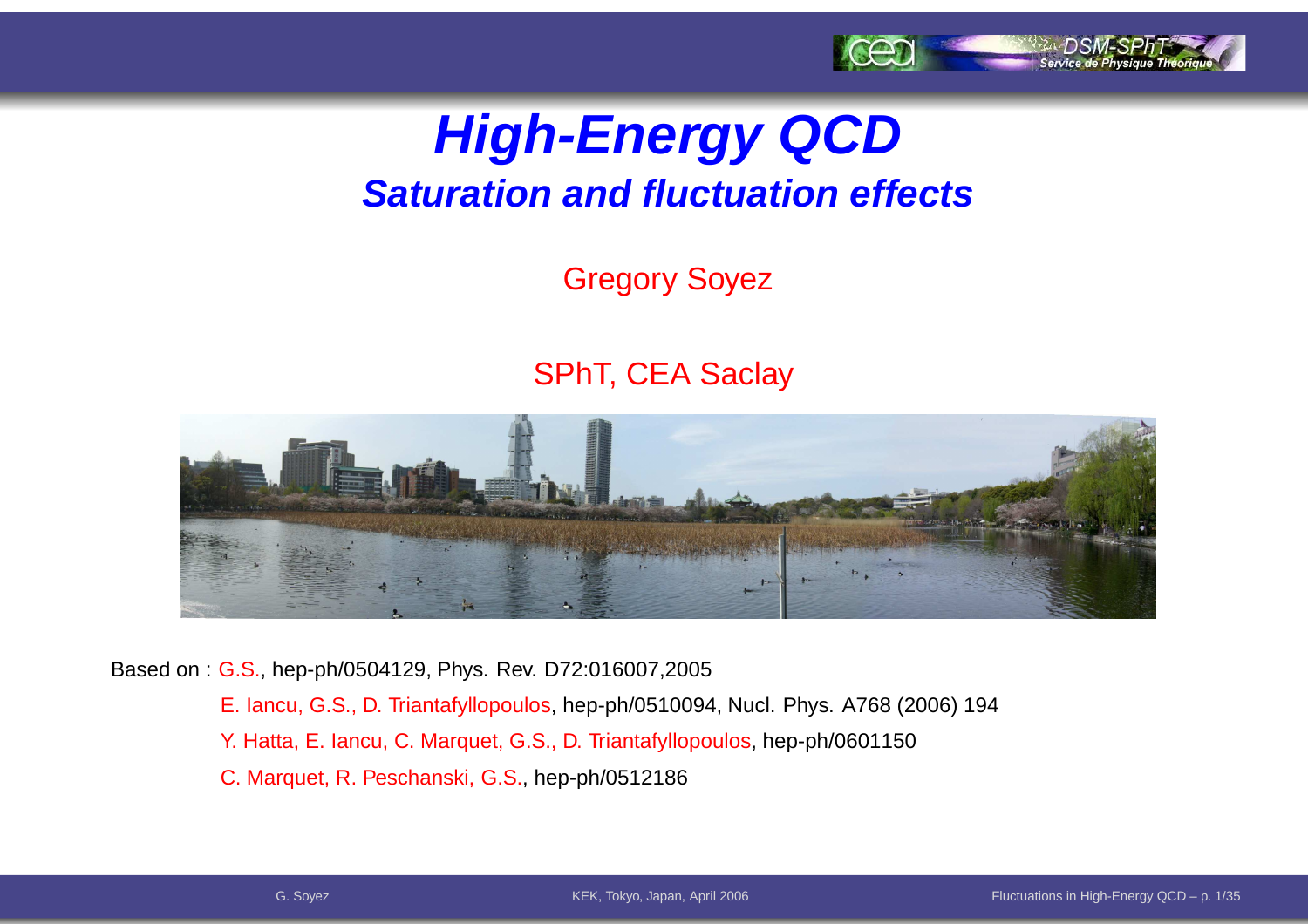#### **Outline**



- Perturbative evolution in high-energy QCD:
	- Leading log approx.: Balitsky-Fadin-Kuraev-Lipatov (BFKL) equation $\bullet$
	- Saturation effects: Balitsky-Kovchegov (BK) equation
	- Fluctation effects: new evolution as <sup>a</sup> reaction-diffusion process
- Asymptotic solutions: BK equation
	- Equivalence with statistical physics
	- Asymptotic properties: saturation scale and geometric scaling
- Asymptotic solution: including fluctuations
	- **Stochastic evolution**
	- Consequences: diffusive scaling $\bullet$
	- Present physical picture of high-energy QCD
- **Outlook**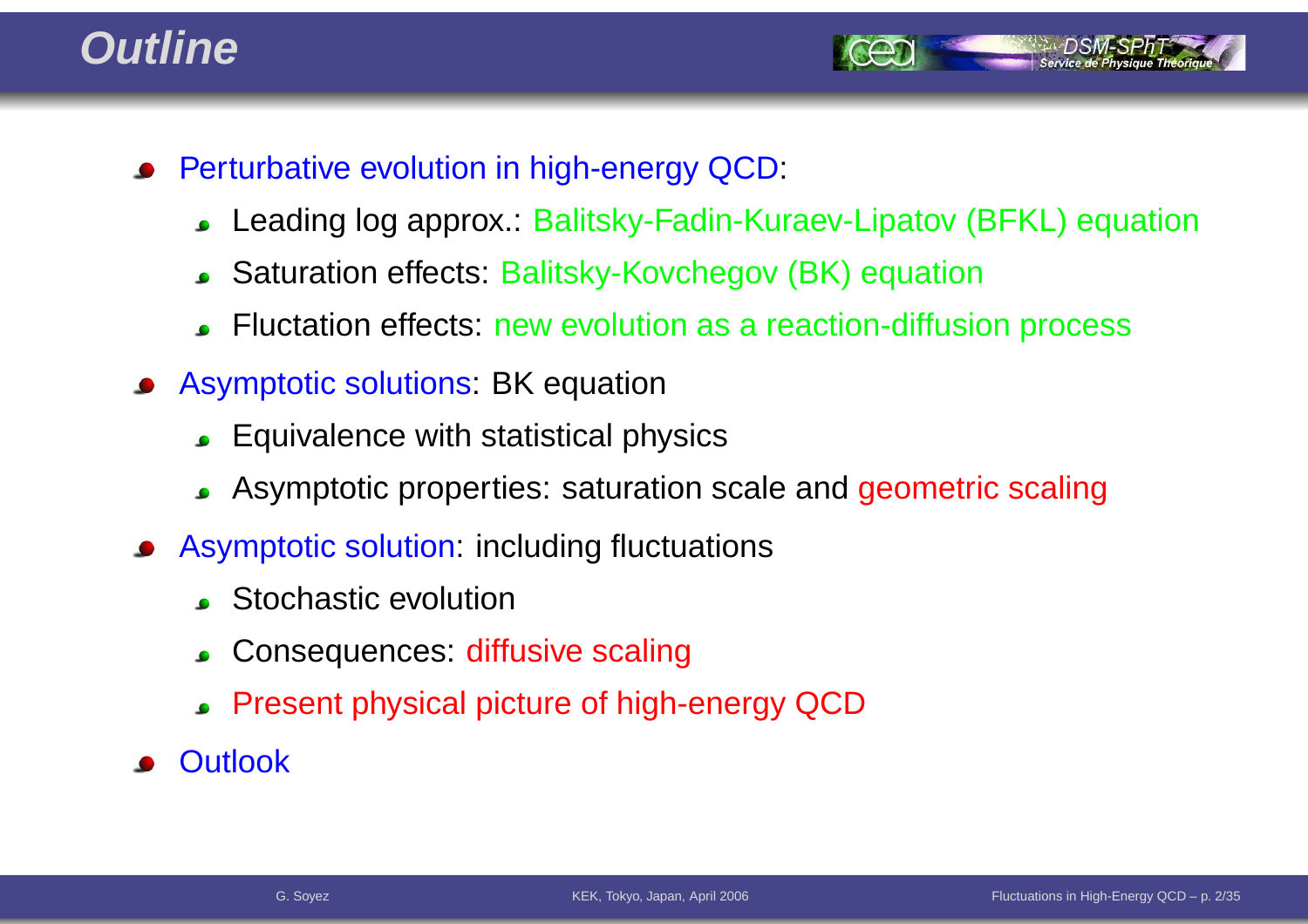#### **Saturation effects: basics**



G. Soyez

DSN

Service de Physique Théoriq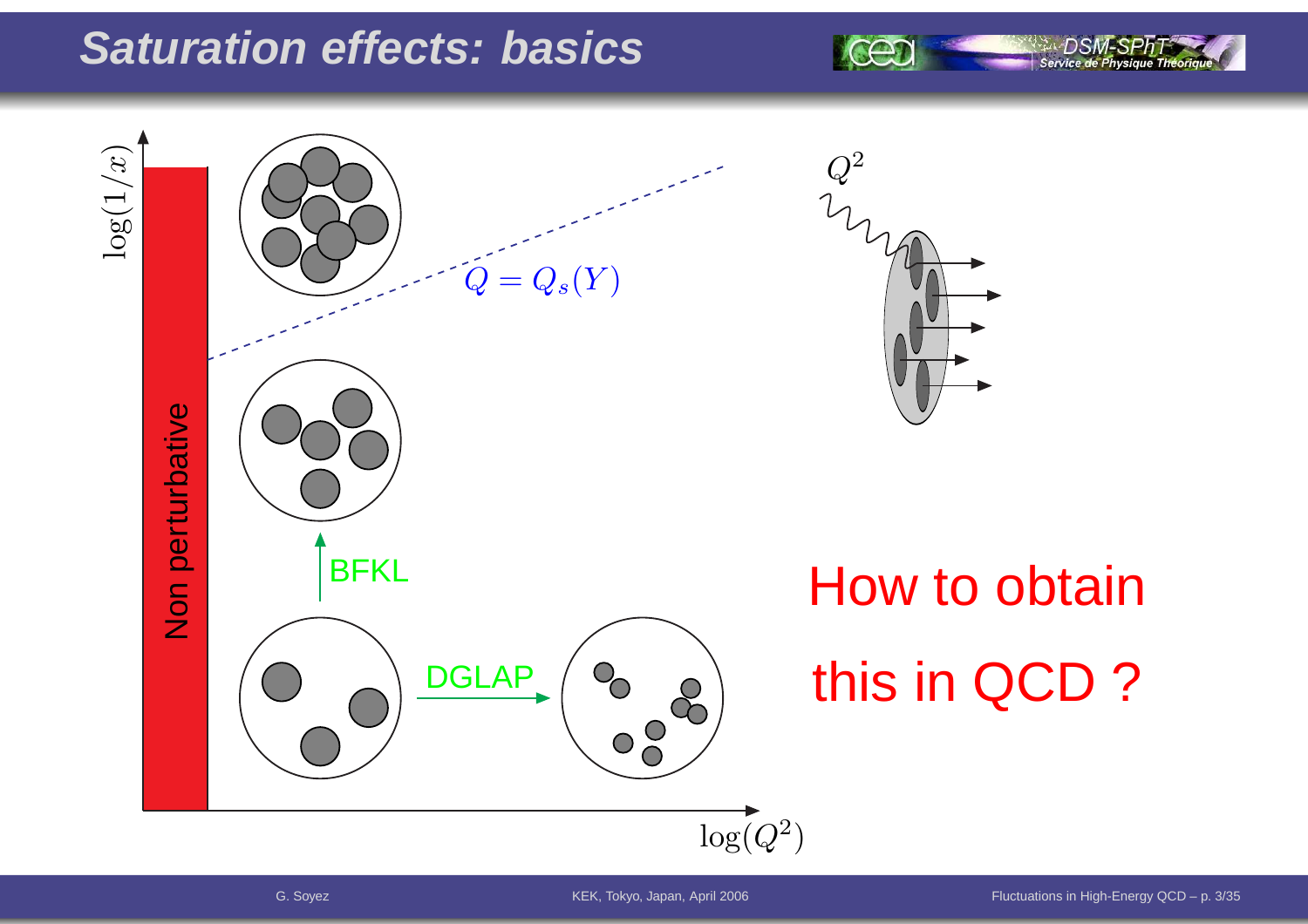

#### **Perturbative evolution in high-energy QCD**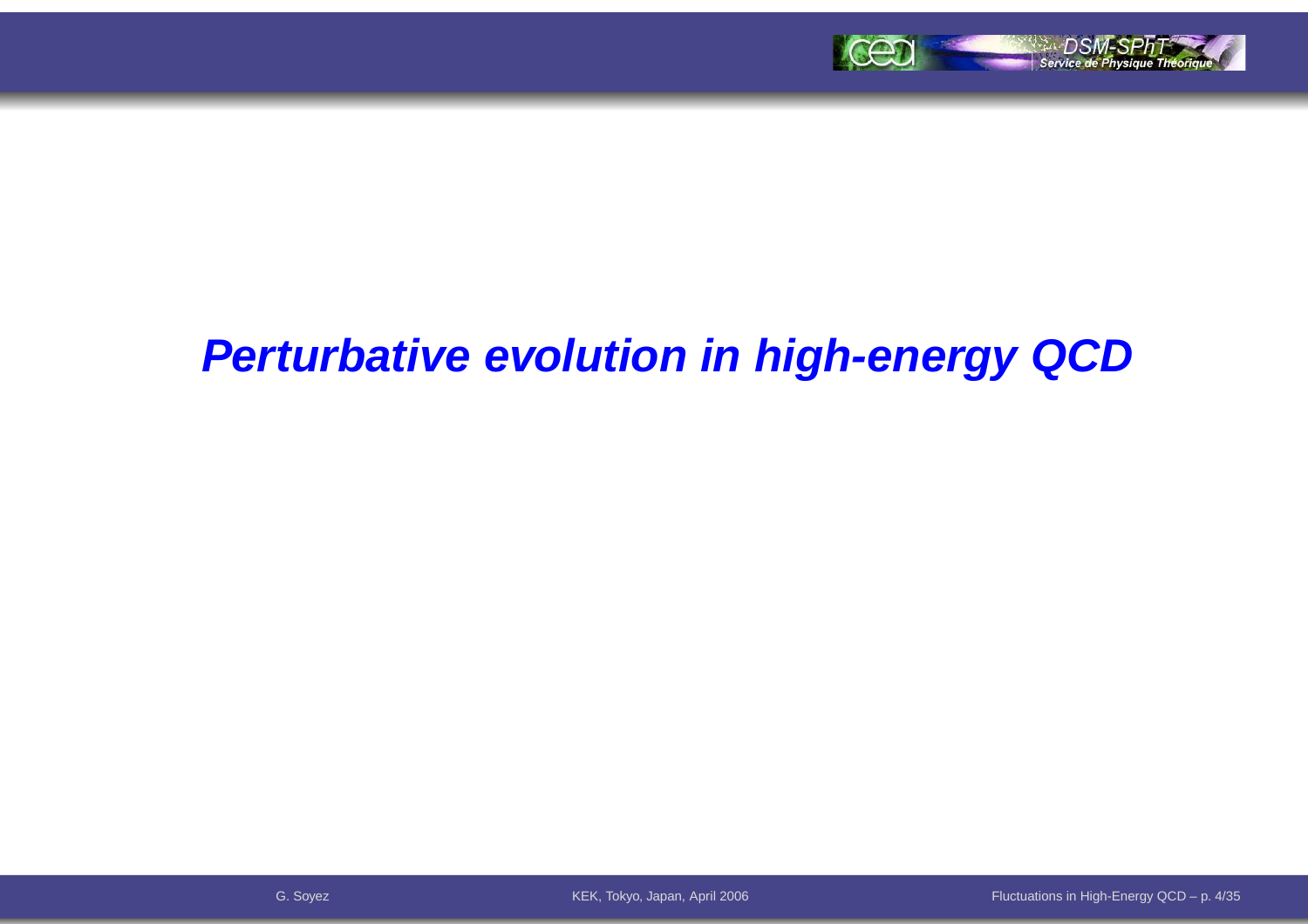### **BFKL evolution (1/4)**

Bremsstrahlung:





Service de Physique Théori

 $\,p\,$ 

Probability of emission

$$
dP \sim \alpha_s \frac{dk^2}{k^2} \frac{dx}{x}
$$

In the small- $x$  limit

$$
\int_x^1 \frac{dx_1}{x_1} \sim \alpha_s \log(1/x)
$$

 $n$ -gluon emission  $\longrightarrow \alpha_s^n$  $\frac{n}{s}\log^n(1/x)$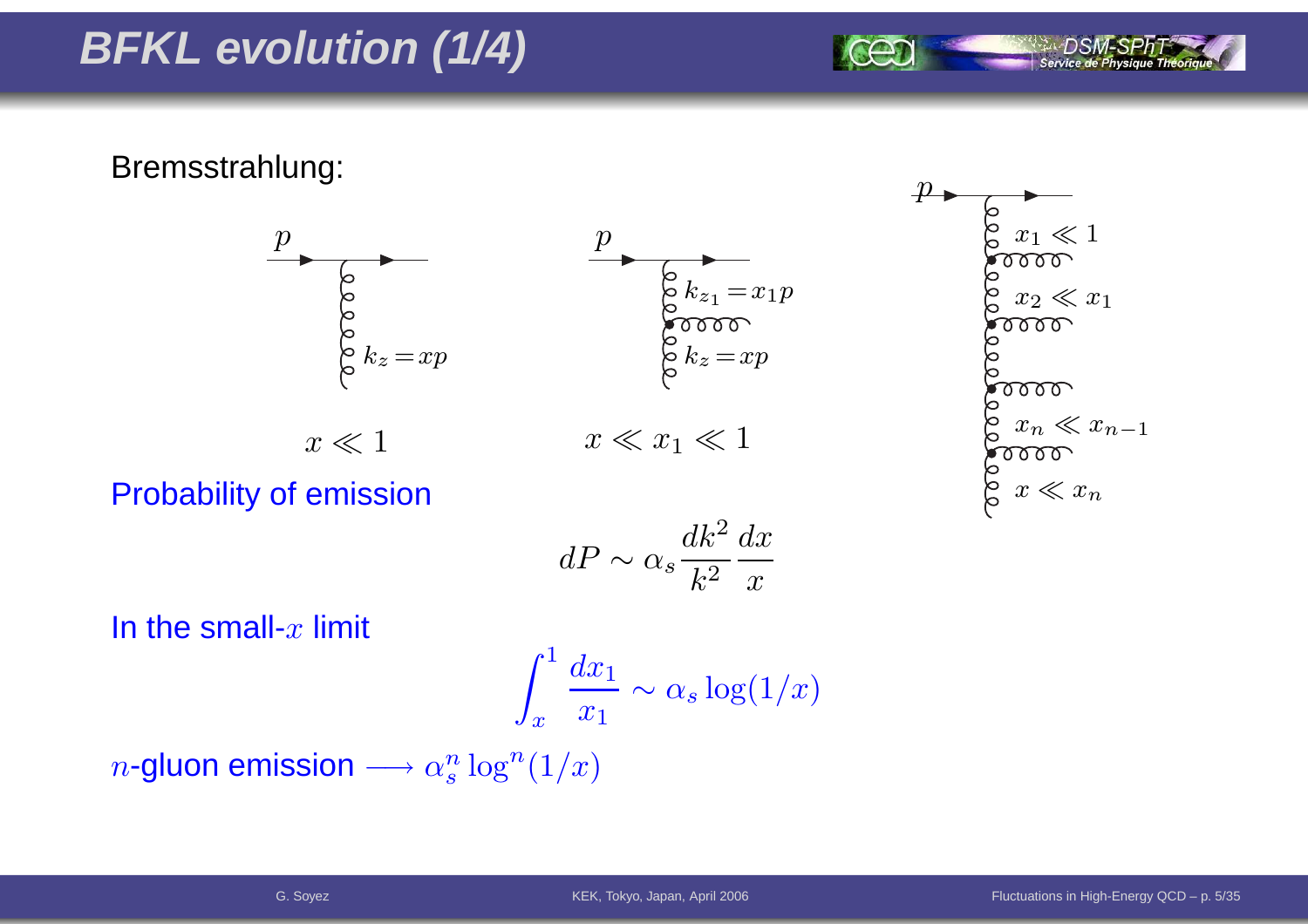### **Dipole picture**



[Mueller,93]

Service de Physiq

- Probability  $\bar{\alpha}K$  of emission
- Independent emissions in coordinate space (transverse plane) $\bullet$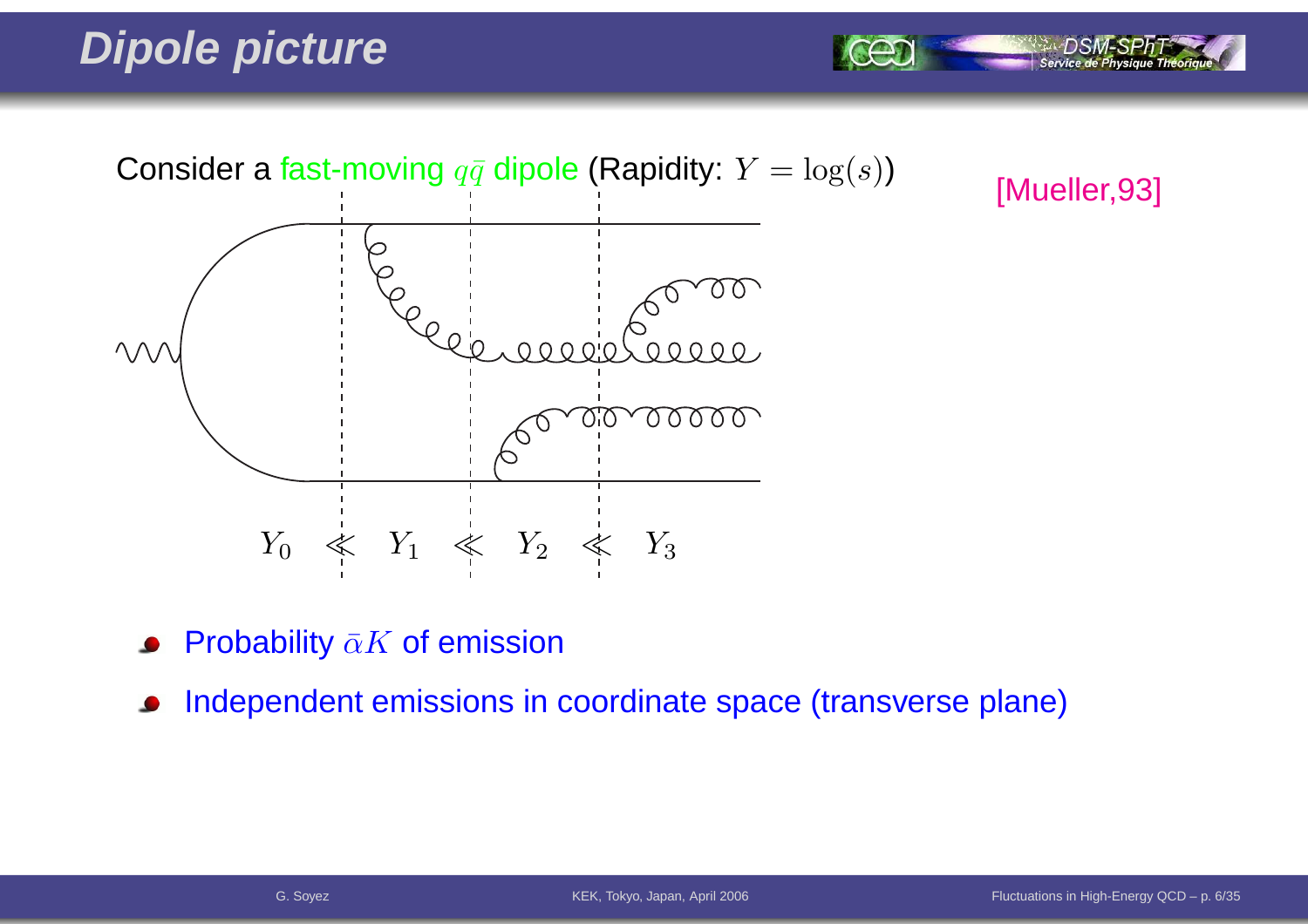### **Dipole picture**



- Probability  $\bar{\alpha}K$  of emission
- Independent emissions in coordinate space (transverse plane)
- Large- $N_c$  approximation  $\bullet$



Service de Physiq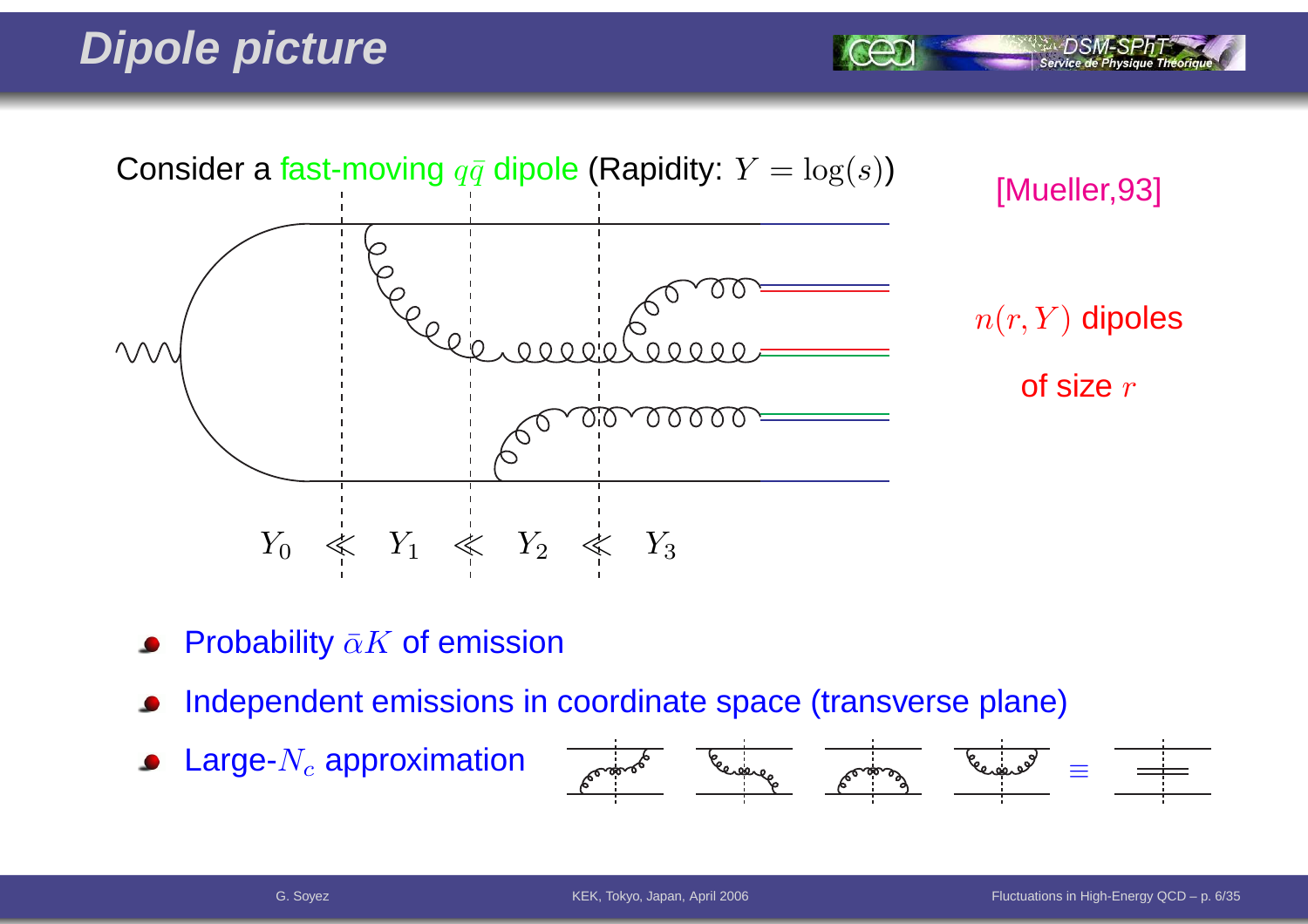### **BFKL evolution (2/4)**

How to observe this system ?



 $T(r,Y)\approx\alpha_s^2$  $\frac{2}{s}n(r,Y)$ 

Count the number of dipoles of <sup>a</sup> given size

Service de Physique Théoriq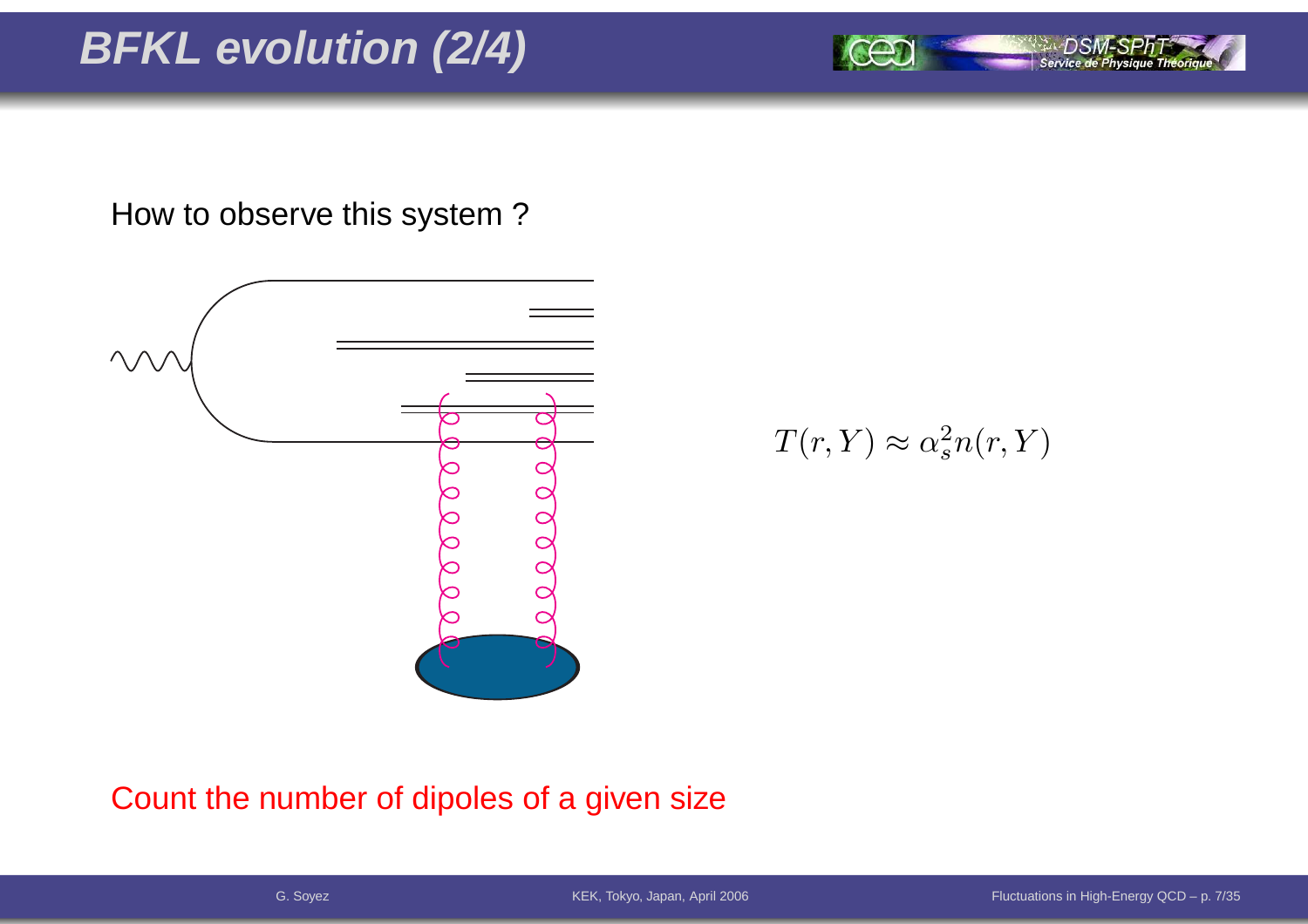### **BFKL evolution (3/4)**

Consider <sup>a</sup> small increase in rapidity



 $\partial_YT(\mathbf{x},\mathbf{y};Y)$ 

 $T(\mathbf{x}, \mathbf{z}; Y) + T(\mathbf{z}, \mathbf{y}; Y)$  $T({\bf x},{\bf y}; Y)$ 

Service de Physique Théoriq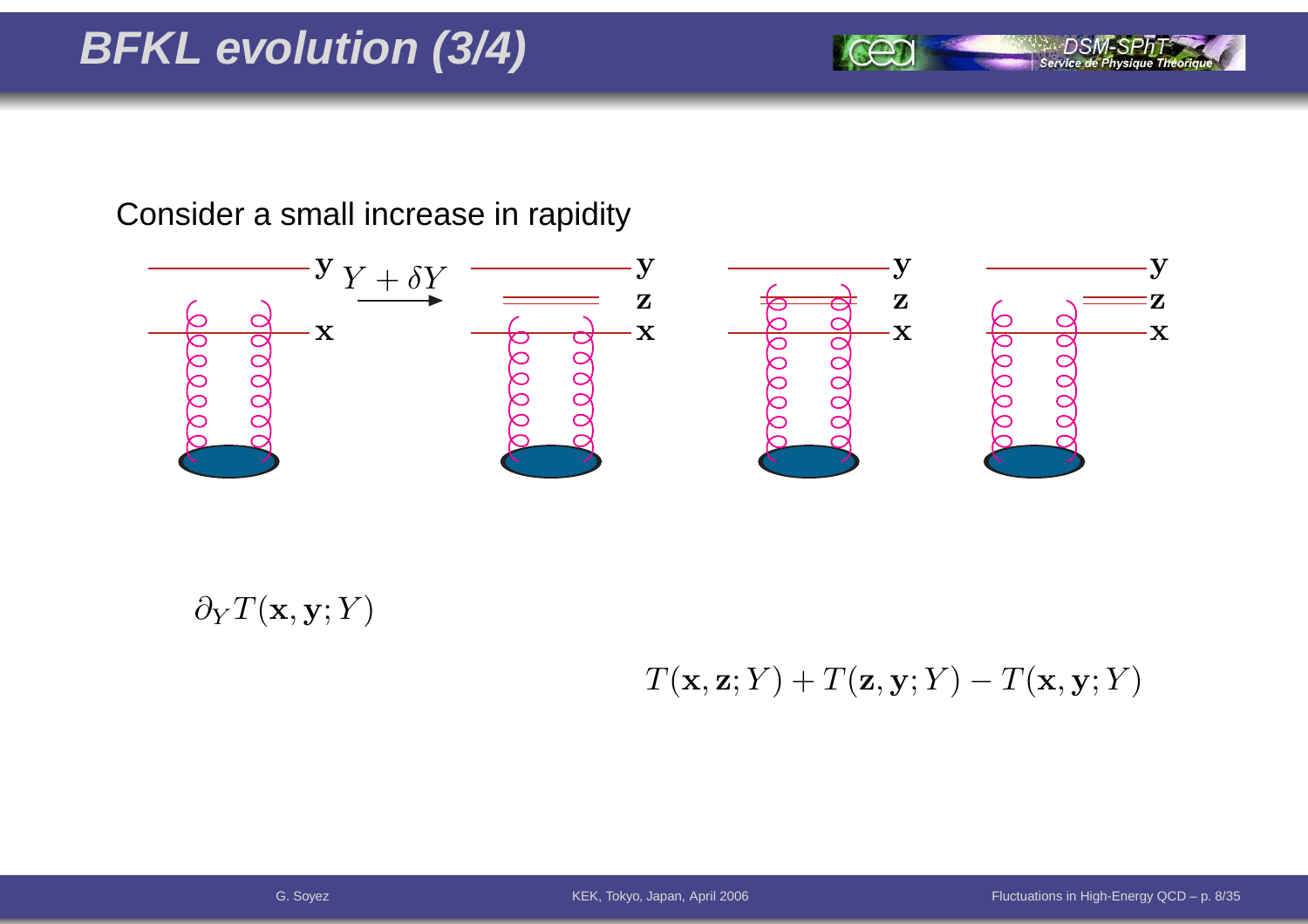Consider a small increase in rapidity  $\Rightarrow$  splitting



$$
\partial_Y T(\mathbf{x}, \mathbf{y}; Y) = \bar{\alpha} \int d^2 z \, \frac{(\mathbf{x} - \mathbf{y})^2}{(\mathbf{x} - \mathbf{z})^2 (\mathbf{z} - \mathbf{y})^2} \left[ T(\mathbf{x}, \mathbf{z}; Y) + T(\mathbf{z}, \mathbf{y}; Y) - T(\mathbf{x}, \mathbf{y}; Y) \right]
$$

[Balitsky,Fadin,Kuraev,Lipatov,78]

Service de Physique Théoriqu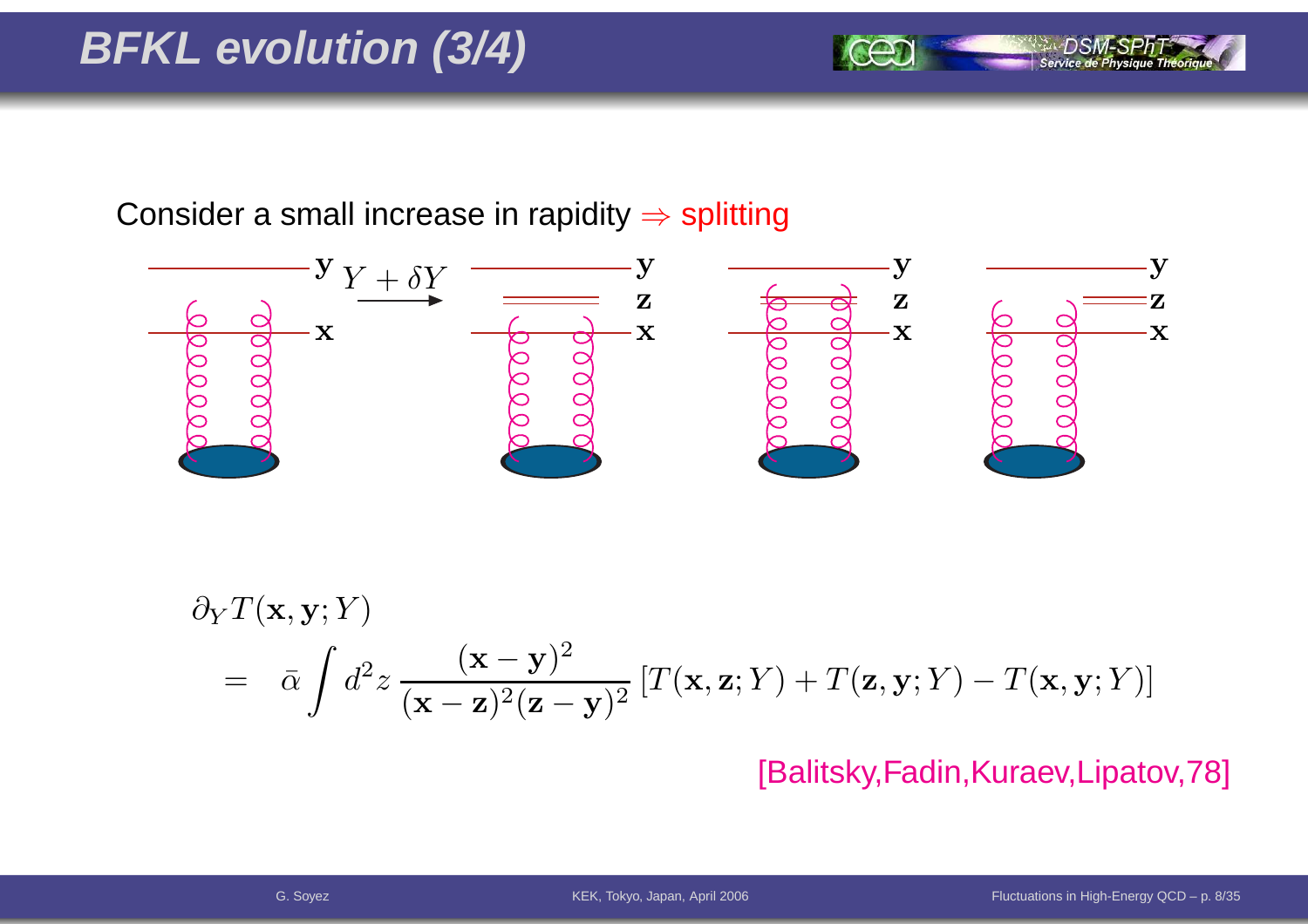#### The solution goes like

 $T(Y) \sim e^{\omega Y}$  with  $\omega = 4\bar{\alpha} \log(2) \approx 0.5$ 

- Fast growth of the amplitude
- Intercept value too large
- Violation of the Froissart bound:  $T(Y) \leq C \log^2$  $T(r, b) \leq 1$

+ problem of diffusion in the infrared

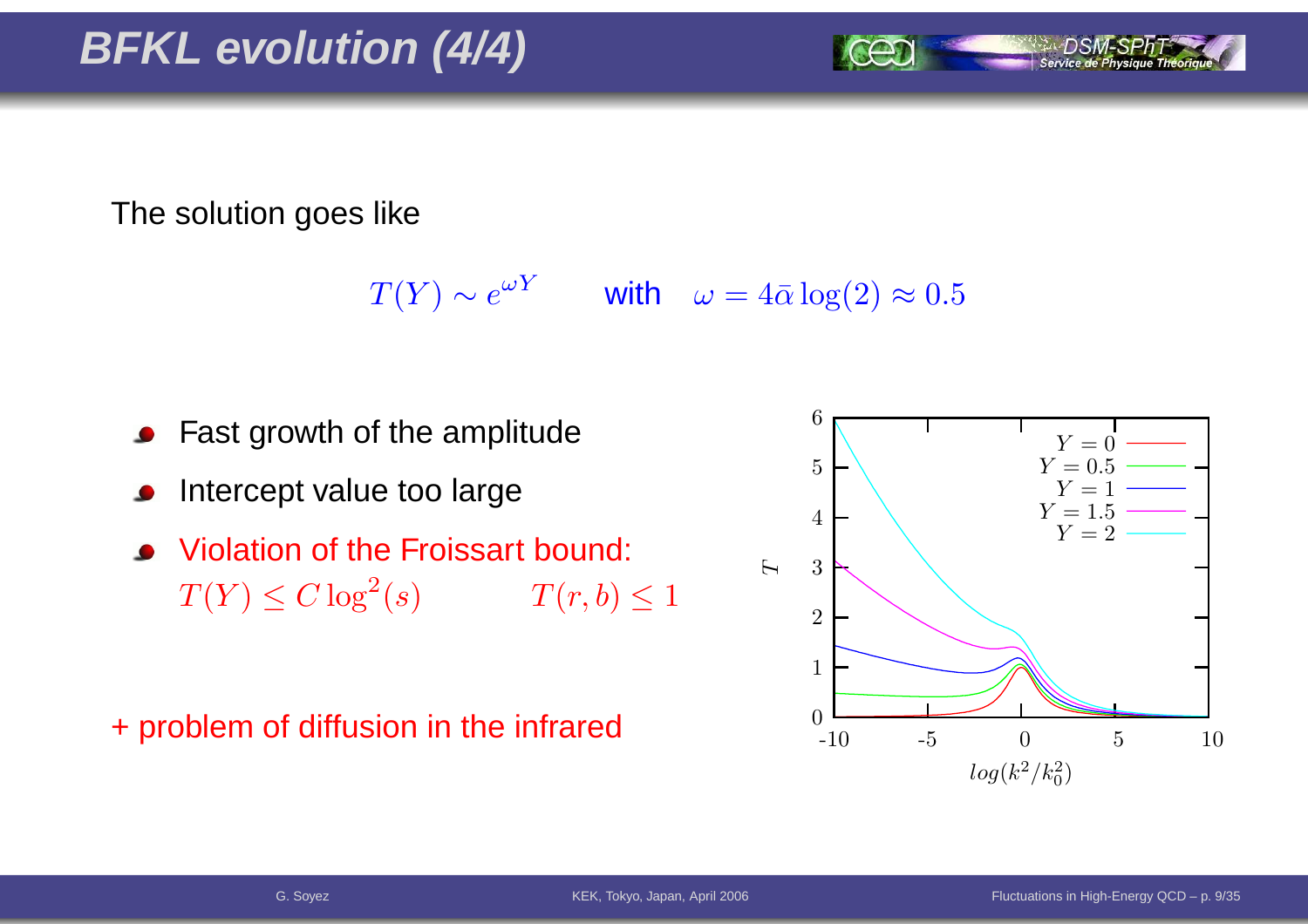#### **Saturation effects**





#### Multiple scattering

- $\star$  Proportional to  $T^2$
- $\star$  important when  $T\approx 1$

$$
\partial_Y \langle T(\mathbf{x}, \mathbf{y}; Y) \rangle
$$
  
=  $\bar{\alpha} \int d^2 z \frac{(\mathbf{x} - \mathbf{y})^2}{(\mathbf{x} - \mathbf{z})^2 (\mathbf{z} - \mathbf{y})^2} \left[ \langle T(\mathbf{x}, \mathbf{z}; Y) \rangle + \langle T(\mathbf{z}, \mathbf{y}; Y) \rangle - \langle T(\mathbf{x}, \mathbf{y}; Y) \rangle \right]$   
-  $\langle T(\mathbf{x}, \mathbf{z}; Y) T(\mathbf{z}, \mathbf{y}; Y) \rangle$ 

#### contains

$$
\partial \langle T(\mathbf{x}, \mathbf{y}; Y) \rangle \longrightarrow \langle T(\mathbf{x}, \mathbf{z}; Y) T(\mathbf{z}, \mathbf{y}; Y) \rangle
$$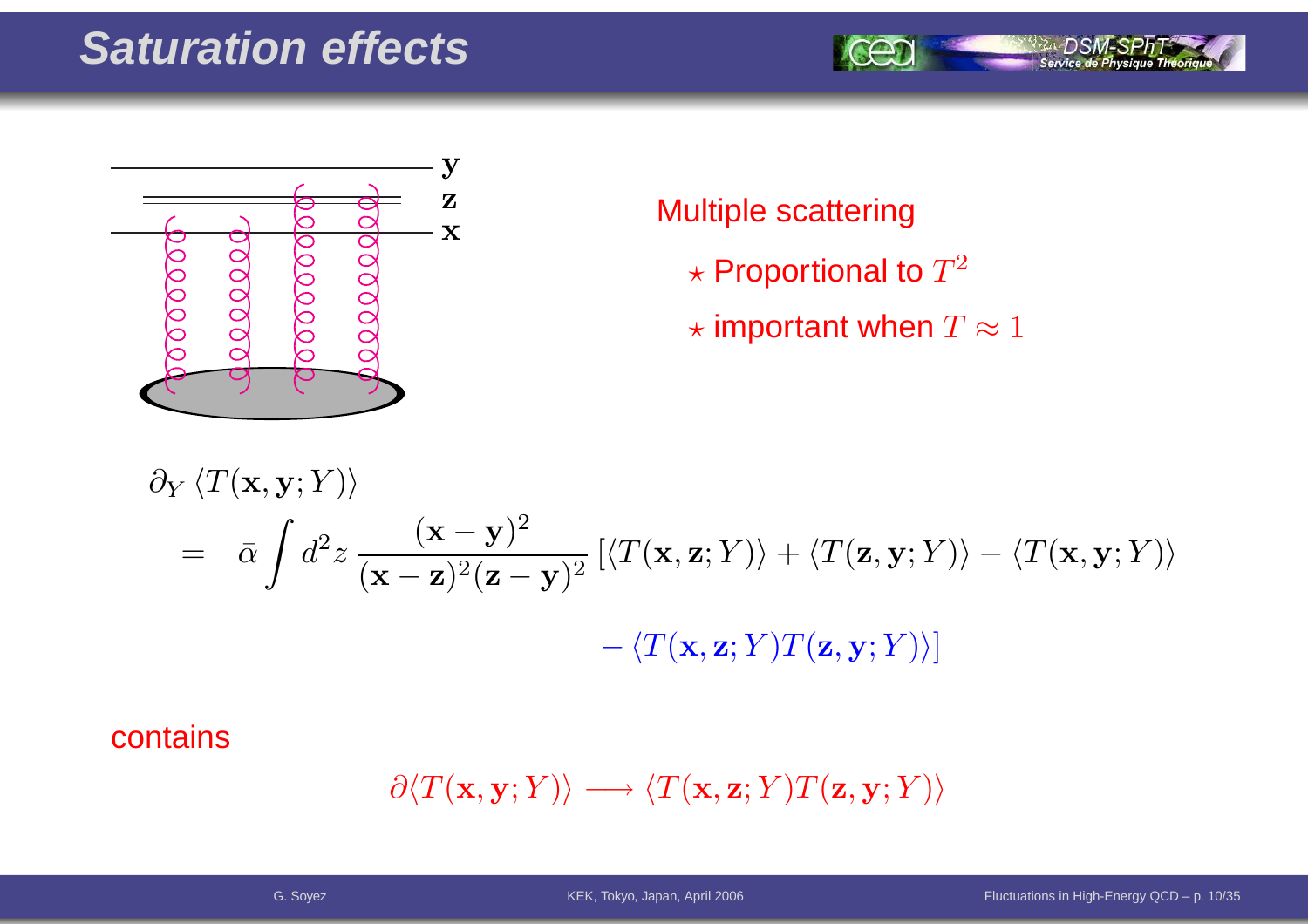### **Balitsky vs. Kovchegov**

In general: complete hierarchy[Balitsky, 96]

> $\partial$ Y $\langle$  $\, T \,$  $\langle T^k \rangle \longrightarrow \langle T \rangle$  $\boldsymbol{k}$  $\left\langle T^{\kappa}\right\rangle$  BFKL saturation $, \langle$  $\, T \,$  $\overbrace{\phantom{\vdots}}^{(T^{k+1})}$

Mean field approx.:  $\langle T_{\bf x z}T_{\bf z y}\rangle=\langle T_{\bf x z}\rangle\langle T_{\bf z y}\rangle$ 

$$
\partial_Y \langle T_{\mathbf{x} \mathbf{y}} \rangle = \frac{\bar{\alpha}}{2\pi} \int d^2 z \, \frac{(\mathbf{x} - \mathbf{y})^2}{(\mathbf{x} - \mathbf{z})^2 (\mathbf{z} - \mathbf{y})^2} \left[ \langle T_{\mathbf{x} \mathbf{z}} \rangle + \langle T_{\mathbf{z} \mathbf{y}} \rangle - \langle T_{\mathbf{x} \mathbf{z}} \rangle \langle T_{\mathbf{z} \mathbf{y}} \rangle \right]
$$

[Balitsky 96,Kovchegov 99]

#### Simplest perturbative evolution equation satisfying unitarity constraint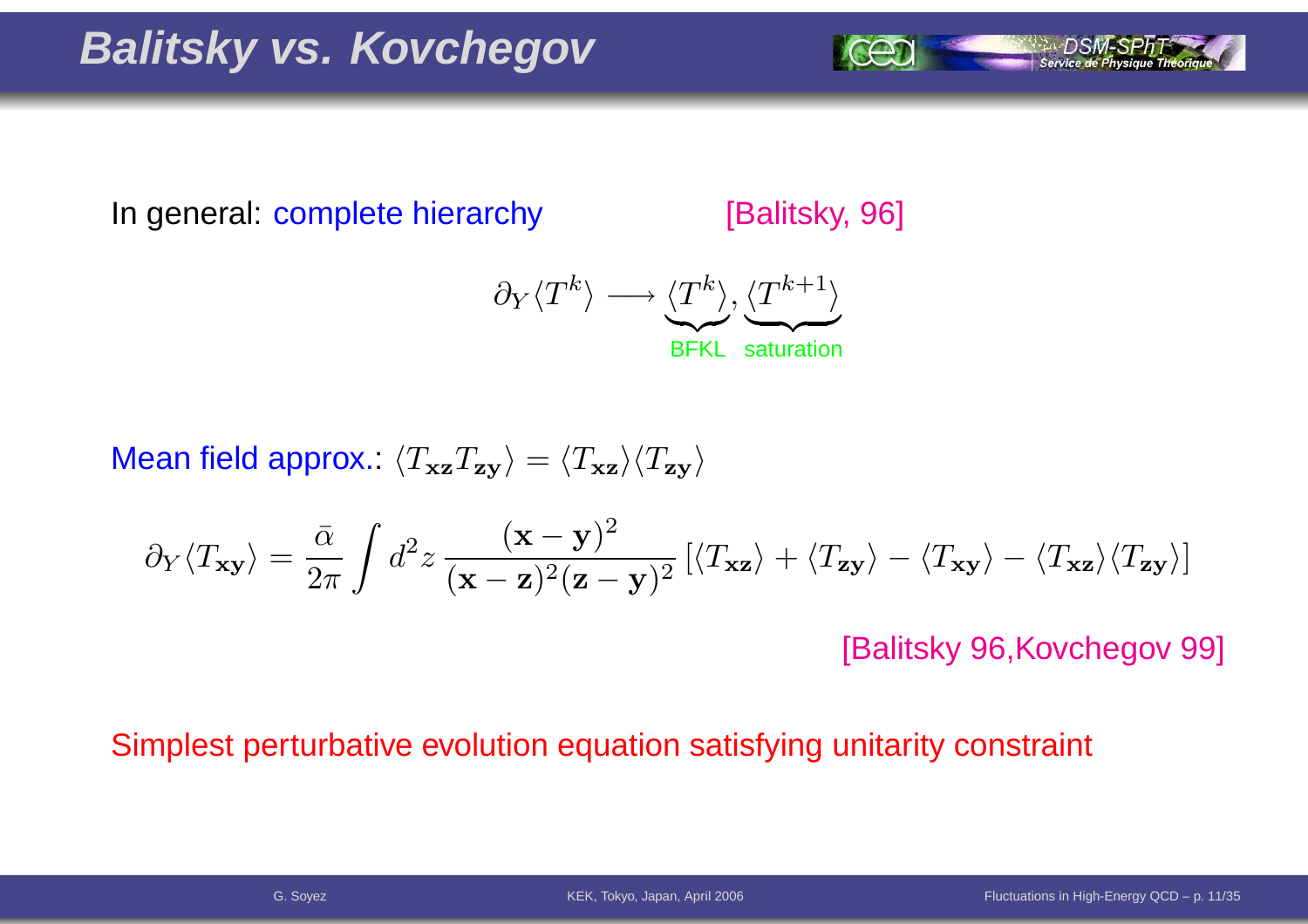Service de Physique Théoriq

Consider evolution of  $\left\langle T^{(2)}\right\rangle$ 

#### [E. Iancu, D. Triantafyllopoulos, 05] Also A. Mueller, S. Munier, A. Shoshi, S. Wong



Usual BFKL ladder $\bullet$ 

r and  $\partial_Y$  $\partial_Y \langle T^{(2)} \rangle \propto \langle T^{(2)} \rangle$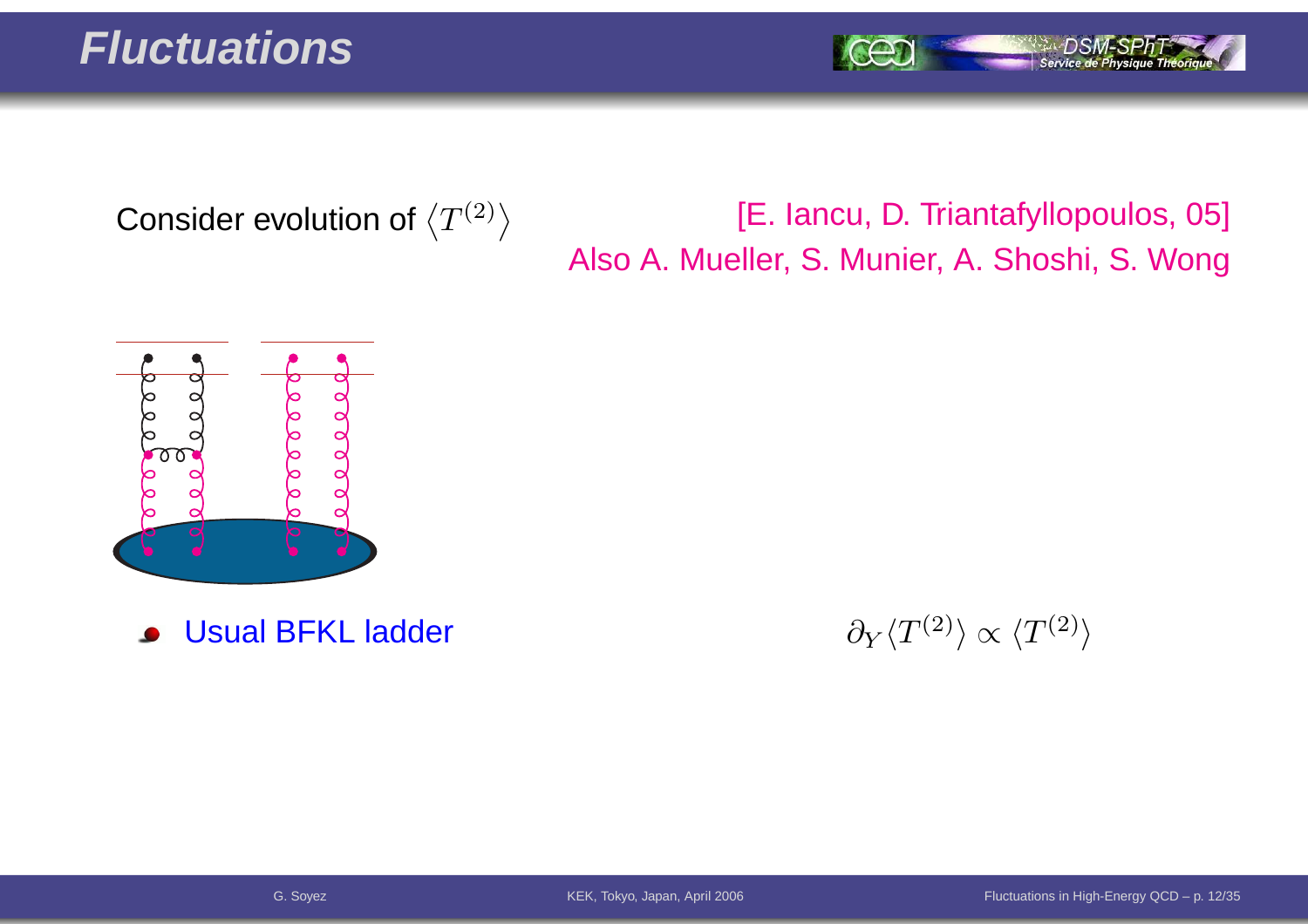#### **Fluctuations**

Service de Ph

Consider evolution of  $\left\langle T^{(2)}\right\rangle$ 

[E. Iancu, D. Triantafyllopoulos, 05] Also A. Mueller, S. Munier, A. Shoshi, S. Wong



- Usual BFKL ladder
- fan diagram  $\longrightarrow$  saturation effects  $\qquad \qquad \partial_Y \langle T^{(2)} \rangle \propto \langle T^{(3)} \rangle$  $\bullet$

r and  $\partial_Y$  $\partial_Y \langle T^{(2)} \rangle \propto \langle T^{(2)} \rangle$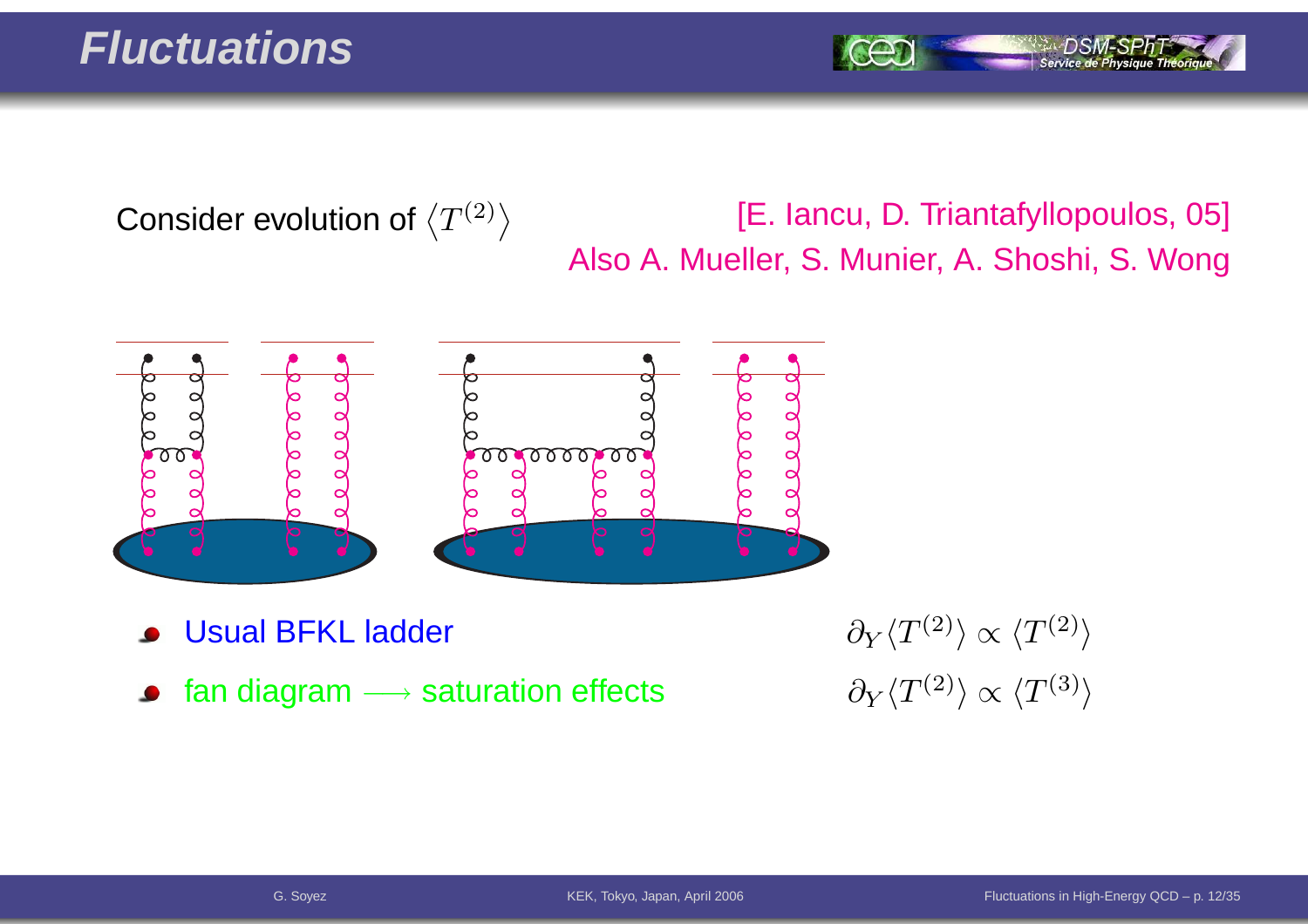#### **Fluctuations**

Consider evolution of  $\left\langle T^{(2)}\right\rangle$ 

#### [E. Iancu, D. Triantafyllopoulos, 05] Also A. Mueller, S. Munier, A. Shoshi, S. Wong



- Usual BFKL ladder
- fan diagram —→  $\bullet$
- splitting  $\longrightarrow$  $\rightarrow$  fluctuations, pomeron loops  $\qquad \partial_Y \langle T^{(2)} \rangle \propto \langle T \rangle$

r and  $\partial_Y$  $\partial_Y \langle T^{(2)} \rangle \propto \langle T^{(2)} \rangle$  $\partial_Y \langle T^{(2)} \rangle \propto \langle T^{(3)} \rangle$ <br> $\partial_Y \langle T^{(2)} \rangle \propto \langle T \rangle$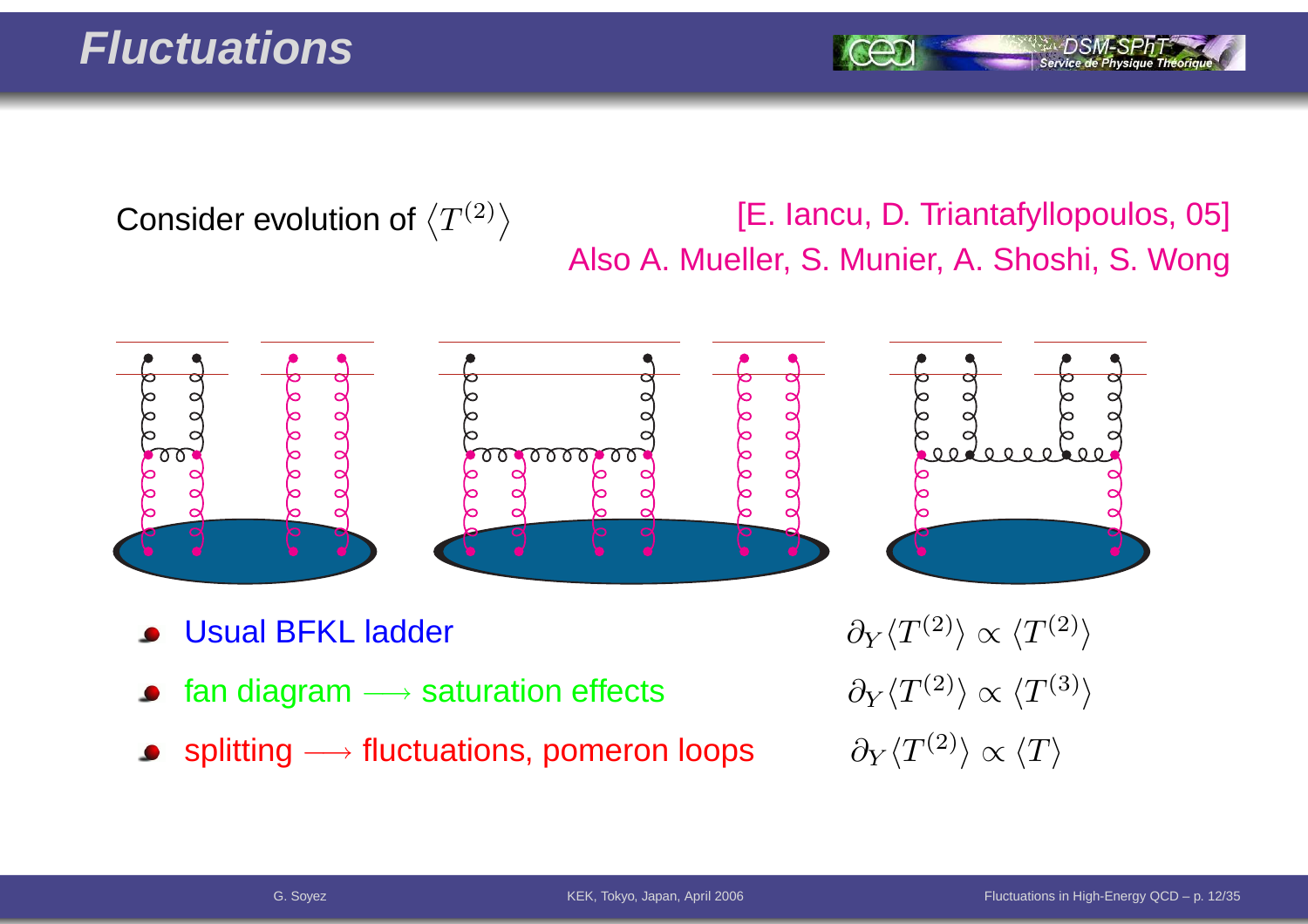# $\Rightarrow$  complicated hierarchy

$$
\partial_Y \langle T^{(2)}(\mathbf{x}_1, \mathbf{y}_1; \mathbf{x}_2, \mathbf{y}_2) \rangle
$$
\n
$$
= \frac{\bar{\alpha}}{2\pi} \int d^2 z \frac{(\mathbf{x}_2 - \mathbf{y}_2)^2}{(\mathbf{x}_2 - \mathbf{z})^2 (\mathbf{z} - \mathbf{y}_2)^2} \left[ \langle T^{(2)}(\mathbf{x}_1, \mathbf{y}_1; \mathbf{x}_2, \mathbf{z}) \rangle + \langle T^{(2)}(\mathbf{x}_1, \mathbf{y}_1; \mathbf{z}, \mathbf{y}_2) \rangle \right.
$$
\n
$$
- \langle T^{(2)}(\mathbf{x}_1, \mathbf{y}_1; \mathbf{x}_2, \mathbf{y}_2) \rangle - \langle T^{(3)}(\mathbf{x}_1, \mathbf{y}_1; \mathbf{x}_2, \mathbf{z}; \mathbf{z}, \mathbf{y}_2) \rangle + (1 \leftrightarrow 2) \right]
$$
\n
$$
+ \frac{\bar{\alpha}}{2\pi} \left( \frac{\alpha_s}{2\pi} \right)^2 \int_{\mathbf{u} \times \mathbf{z}} \mathcal{M}_{\mathbf{u} \times \mathbf{z}} \mathcal{A}_0(\mathbf{x}_1 \mathbf{y}_1 | \mathbf{u} \mathbf{z}) \mathcal{A}_0(\mathbf{x}_2 \mathbf{y}_2 | \mathbf{z} \mathbf{v}) \nabla_{\mathbf{u}}^2 \nabla_{\mathbf{v}}^2 \langle T^{(1)}(\mathbf{u}, \mathbf{v}) \rangle
$$

- Saturation: important when  $T^{(2)}\sim T^{(1)}\sim 1$  i.e. near unitarity  $\bullet$
- Fluctuations: important when  $T^{(2)}\sim \alpha_s^{2\gamma}$  $_{s}^{2}T^{(1)}$  or  $T\sim\alpha_{s}^{2}$  $\frac{2}{s}$  i.e. dilute regime  $\bullet$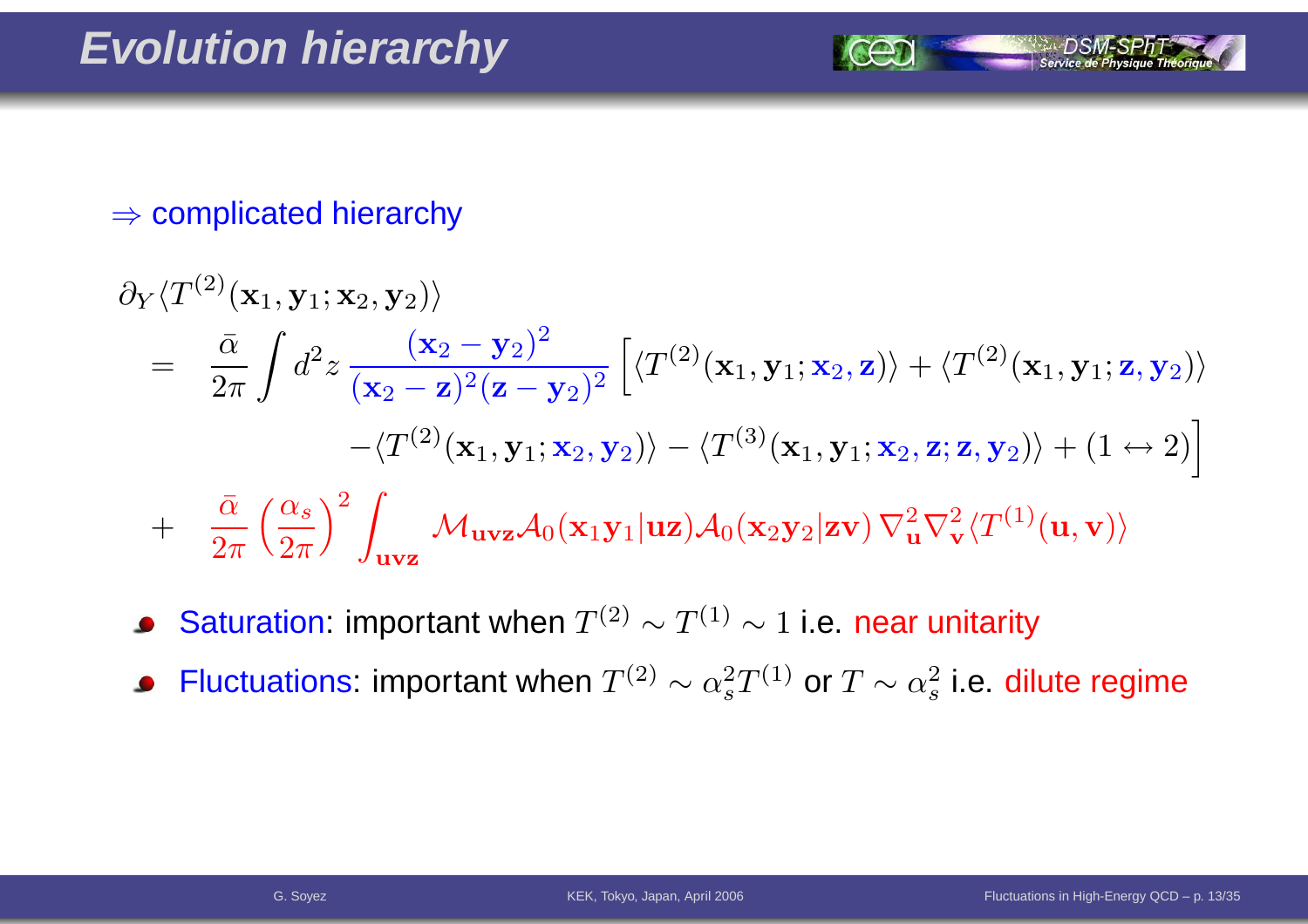

Master equation:  $P_n\equiv$  proba to have  $n$  particles



Particle densities: we observe a subset of  $k$  particles

$$
\langle n^k \rangle \equiv \sum_{N=k}^{\infty} \frac{N!}{(N-k)!} P_N
$$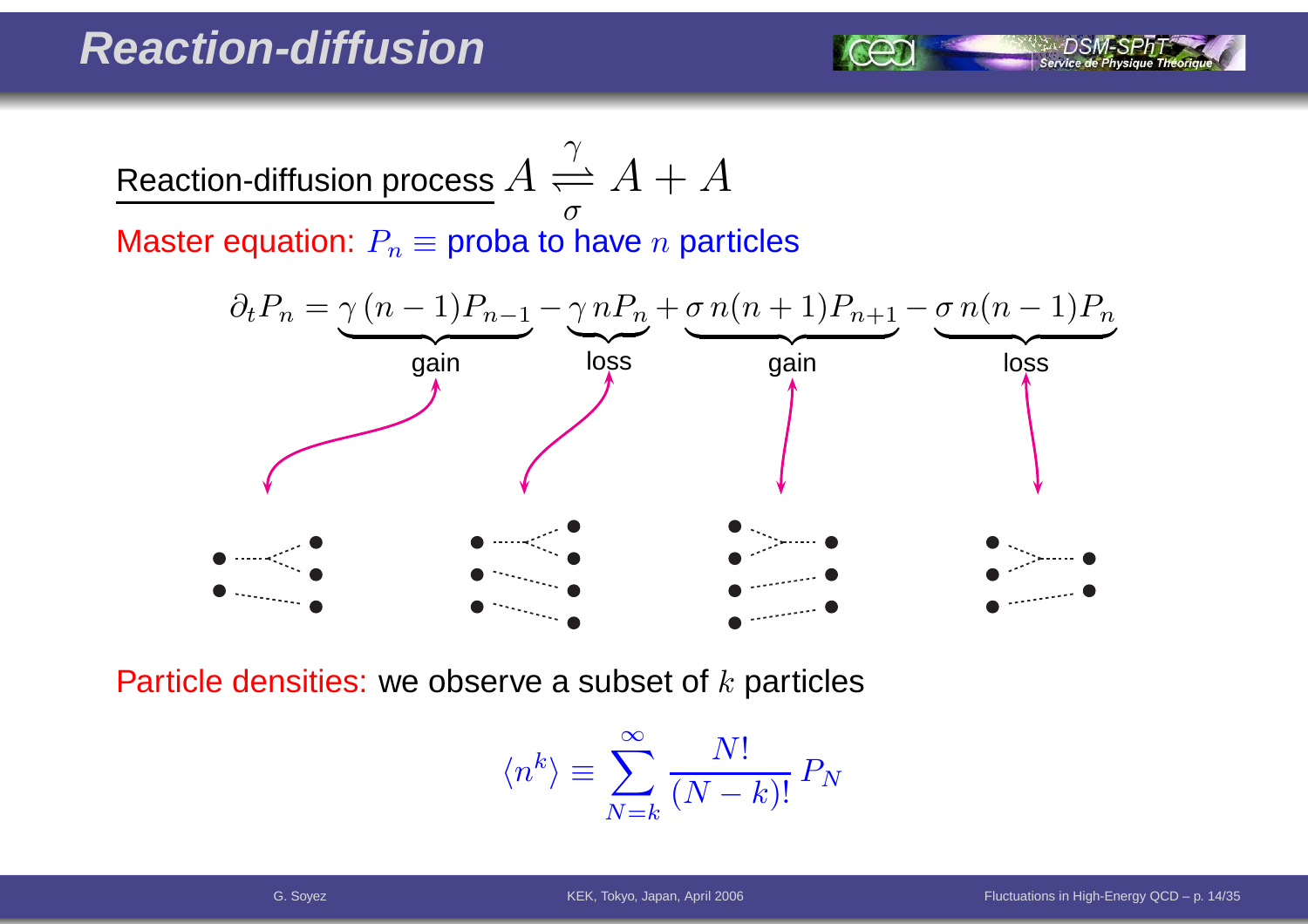Reaction-diffusion process  $A$  $A \frac{\gamma}{\sigma}$  $A + A$ 

Master equation:  $P_n\equiv$  proba to have  $n$  particles

$$
\partial_t P_n = \underbrace{\gamma (n-1) P_{n-1}}_{\text{gain}} - \underbrace{\gamma n P_n}_{\text{loss}} + \underbrace{\sigma n (n+1) P_{n+1}}_{\text{gain}} - \underbrace{\sigma n (n-1) P_n}_{\text{loss}}
$$

Evolution equation:  $\langle n^k \rangle$   $\equiv$  particle density/correlators  $\partial_t \langle n^k \rangle =$  $= \gamma k\langle n^{k} \rangle + \gamma k(k-1)\langle n^{k-1} \rangle - \sigma k(k+1)\langle n^{k+1} \rangle$ 

Scattering amplitude for this system off <sup>a</sup> target

$$
\mathcal{A}(t) = \sum_{k=0}^{\infty} (-)^k \langle n^k \rangle_{t_0} \langle T^k \rangle_{t-t_0}
$$

 $t_0$ -independent  $\;\Rightarrow$ 

$$
\Rightarrow \qquad \boxed{\partial_t \langle T^k \rangle = \underbrace{\gamma \langle T^k \rangle}_{\text{BFKL}} - \underbrace{\gamma \langle T^{k+1} \rangle}_{\text{sat.}} + \underbrace{\sigma \langle T^{k-1} \rangle}_{\text{fluct.}}}
$$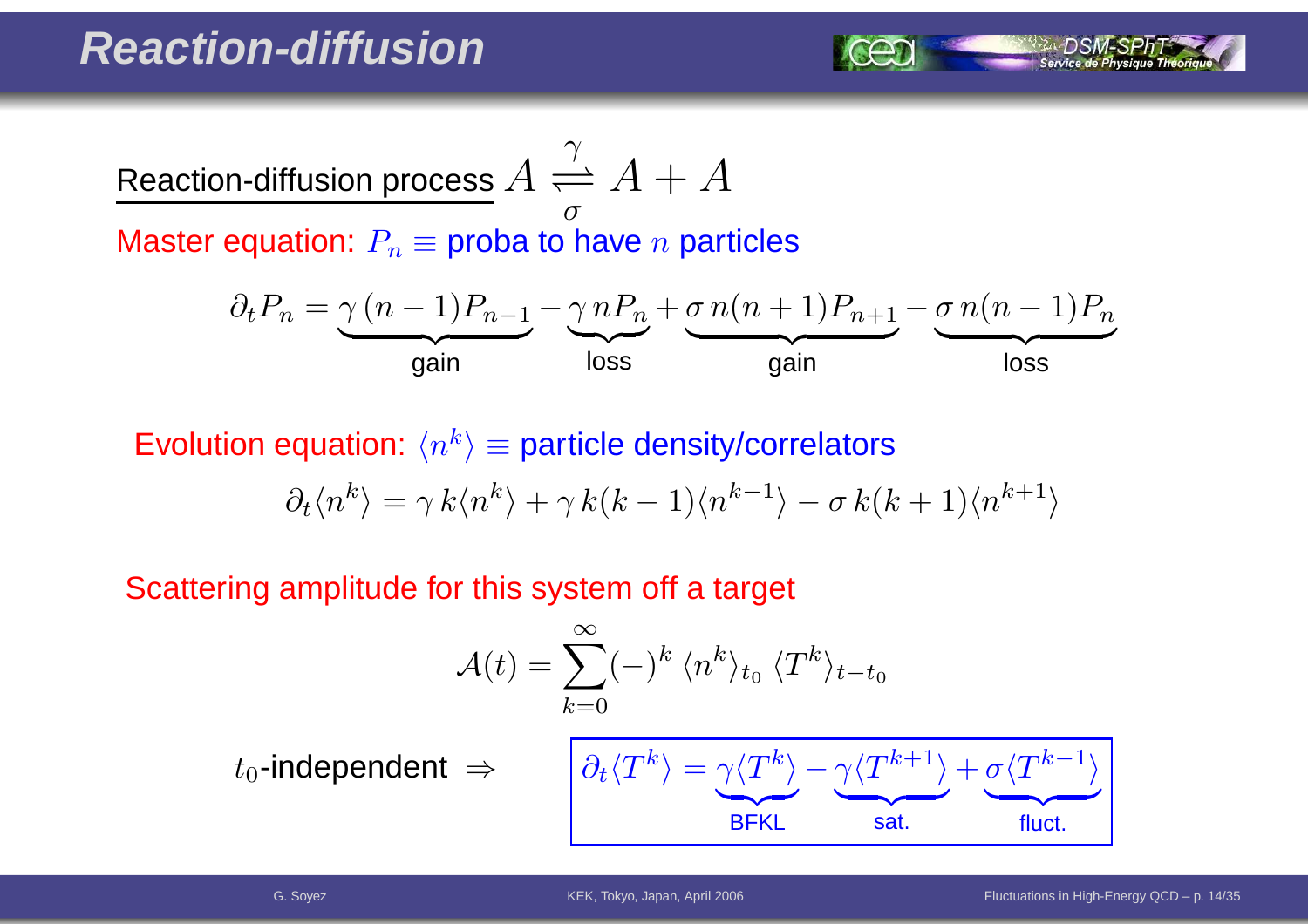#### **Reaction-diffusion & QCD**

For QCD particle <sup>=</sup> (effective) dipoles

Dipole plitting ≡ BFKL kernel

$$
\gamma \sim \bar{\alpha} \frac{(\mathbf{x} - \mathbf{y})^2}{(\mathbf{x} - \mathbf{z})^2 (\mathbf{z} - \mathbf{y})^2}
$$

Effective dipole merging

$$
\sigma(\mathbf{x}_1\mathbf{y}_1, \mathbf{x}_2\mathbf{y}_2 \to \mathbf{u}\mathbf{v})
$$
  
 
$$
\sim \bar{\alpha}\alpha_s^2 \nabla_{\mathbf{u}}^2 \nabla_{\mathbf{v}}^2 \left\{ \mathcal{M}_{\mathbf{u}\mathbf{v}\mathbf{z}} \log^2 \left[ \frac{(\mathbf{x}_1 - \mathbf{u})^2 (\mathbf{y}_1 - \mathbf{z})^2}{(\mathbf{x}_1 - \mathbf{z})^2 (\mathbf{y}_1 - \mathbf{u})^2} \right] \log^2 \left[ \frac{(\mathbf{x}_2 - \mathbf{v})^2 (\mathbf{y}_2 - \mathbf{z})^2}{(\mathbf{x}_2 - \mathbf{z})^2 (\mathbf{y}_2 - \mathbf{v})^2} \right] \right\}
$$

Remarks:

- merging not always positive  $\bullet$
- fluctuations <sup>=</sup> gluon-number fluctuations
- Can be obtained from projectile or target point of view
- Known at large  $N_c$ .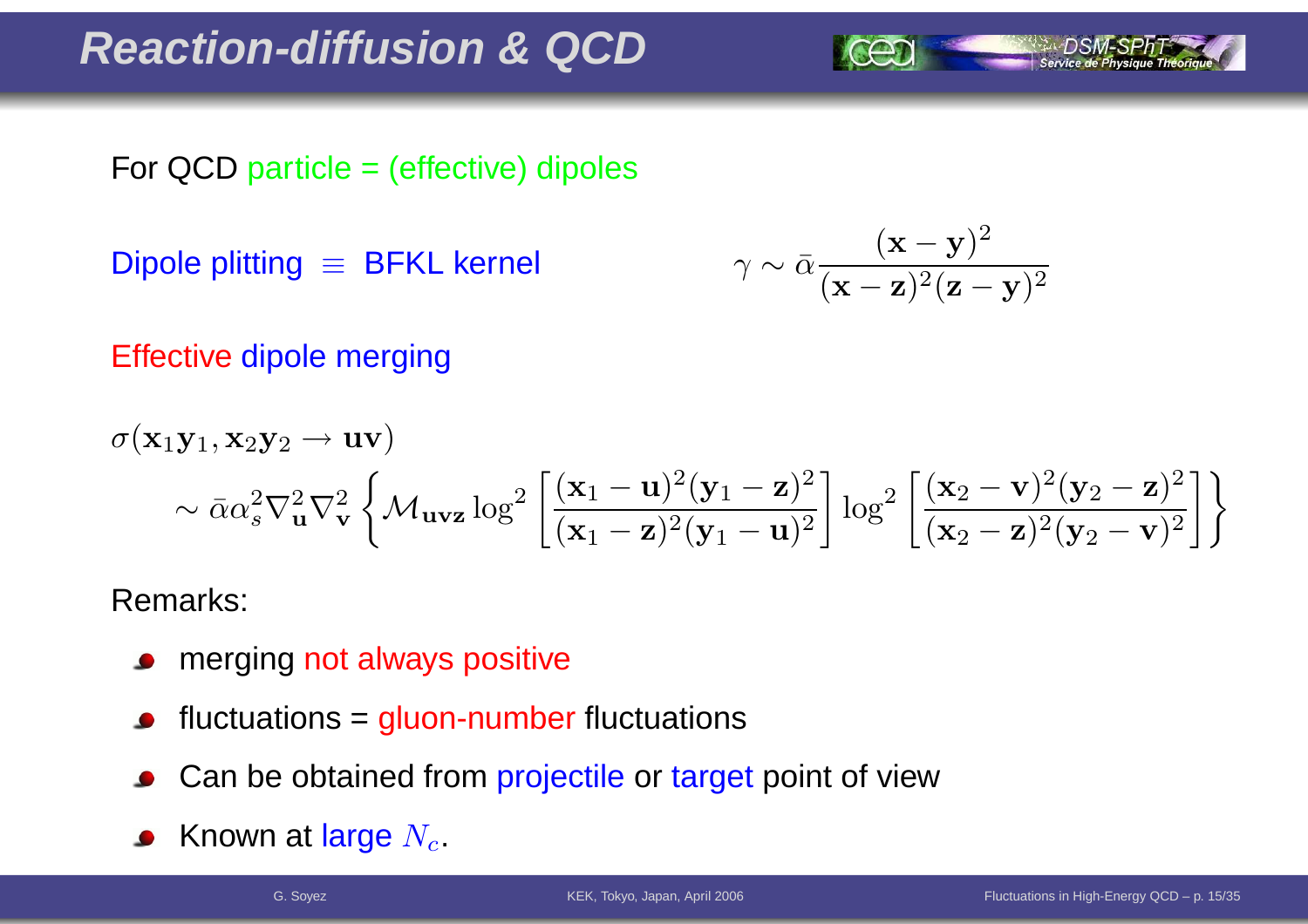

### **Solutions**

### **The BK equation**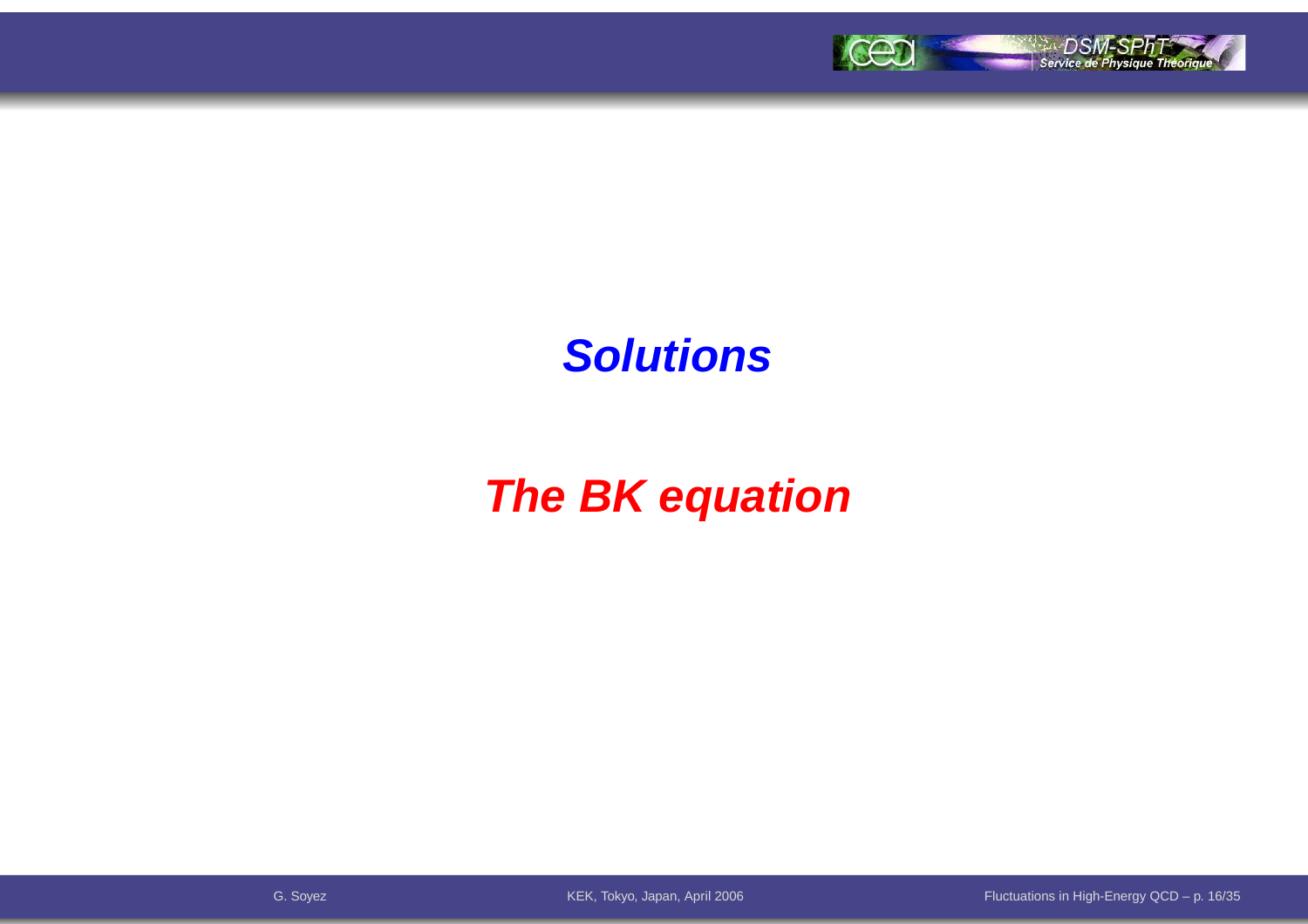### **Link with statistical physics (1/3)**

[S. Munier, R. Peschanski]

 $b$ -independent situation: momentum space ( $L=\log(k^2/k_0^2)$  $_0^2))$ 

$$
\begin{aligned}\n\partial_{\bar{\alpha}Y}T(k) &= \chi_{\text{BFKL}}(-\partial_L)T(k) - T^2(k) \\
&\geq 0 \\
\text{Diffusive approximation:} \\
\chi_{\text{BFKL}}(-\partial_L) &= \chi(\frac{1}{2}) + \frac{1}{2}(\partial_L + \frac{1}{2})^2 \\
&\geq 0 \\
\text{Time } t &= \bar{\alpha}Y, \text{ Space } x \approx \log(k^2), \ u \propto T\n\end{aligned}
$$

$$
\partial_t u(x,t) = \partial_x^2 u(x,t) + u(x,t) - u^2(x,t)
$$

Fisher-Kolmogorov-Petrovsky-Piscounov (F-KPP)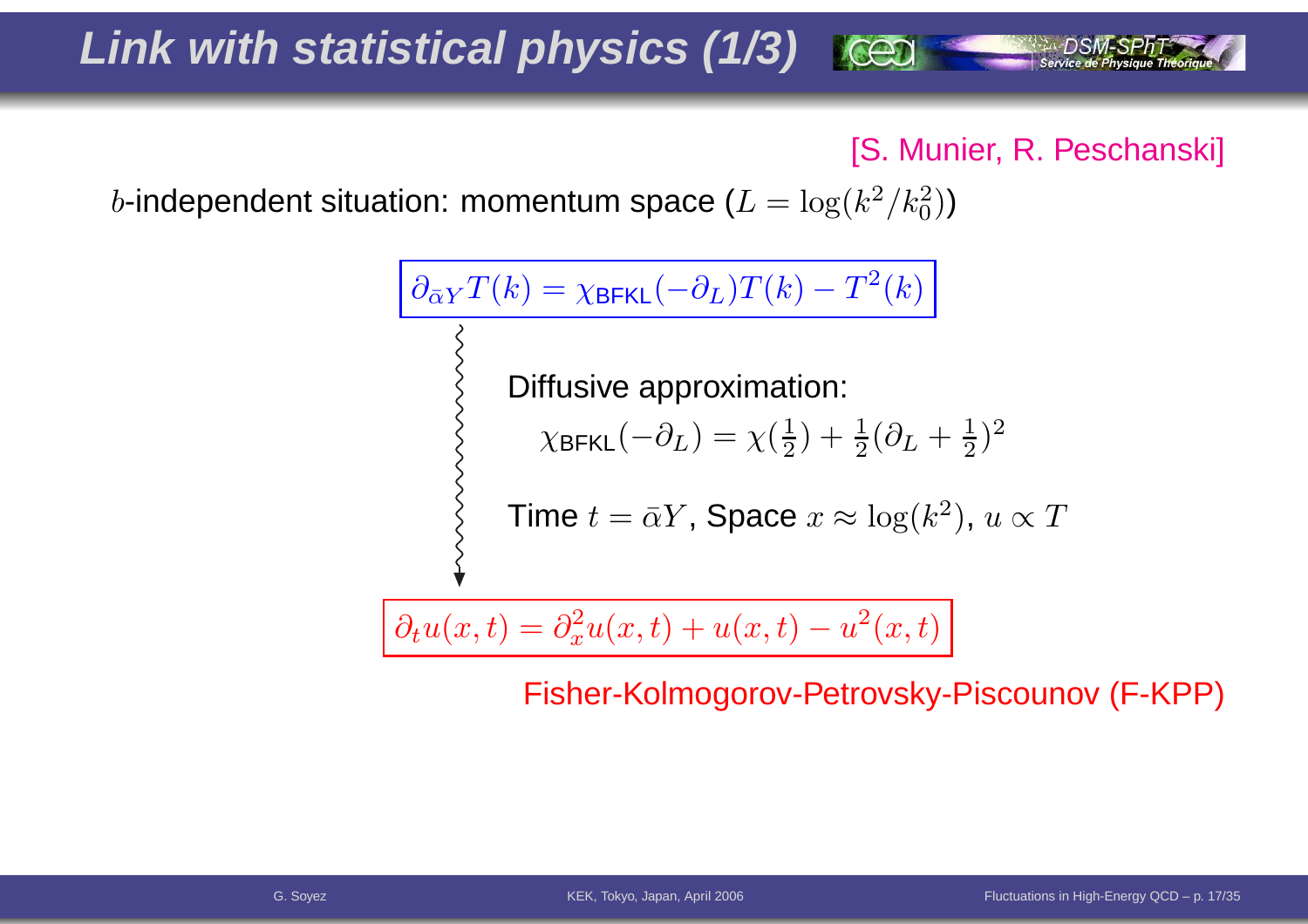**Link with statistical physics (2/3)**



Position:  $X(t) = X_0 + v_ct$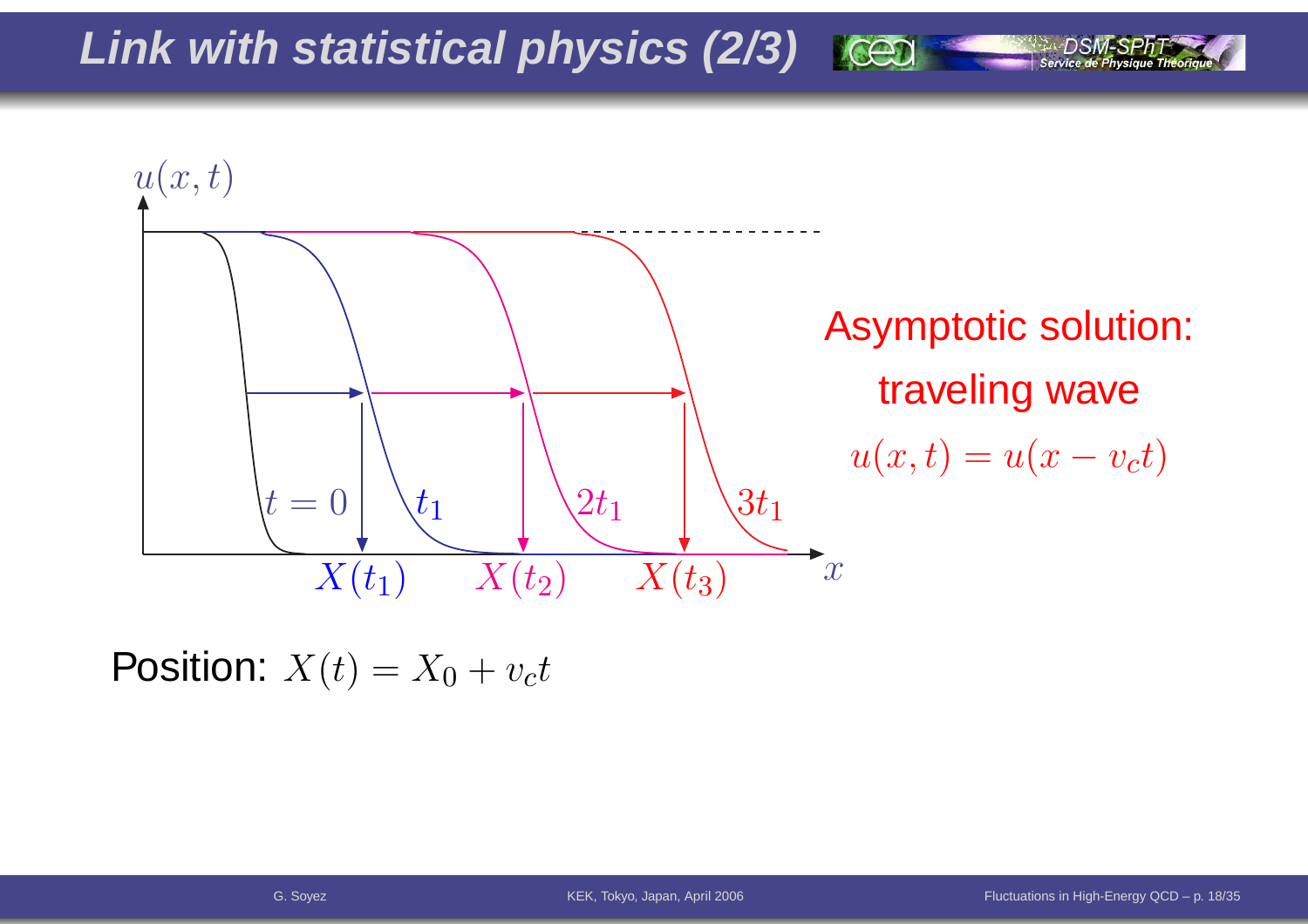### **Link with statistical physics (2/3)**

Mechnism: take only the linear part  $\partial_YT=\chi($  $-\partial_L)T-T^2$ | $\overline{\phantom{a}}$ }

$$
T(k) = \int \frac{d\gamma}{2i\pi} T_0(\gamma) \exp(\chi(\gamma)Y - \gamma L)
$$

 $\Rightarrow$  Wave of slope  $\gamma$  travels at speed  $v=\chi(\gamma)/\gamma$ 





The minimal speed isselected during evoution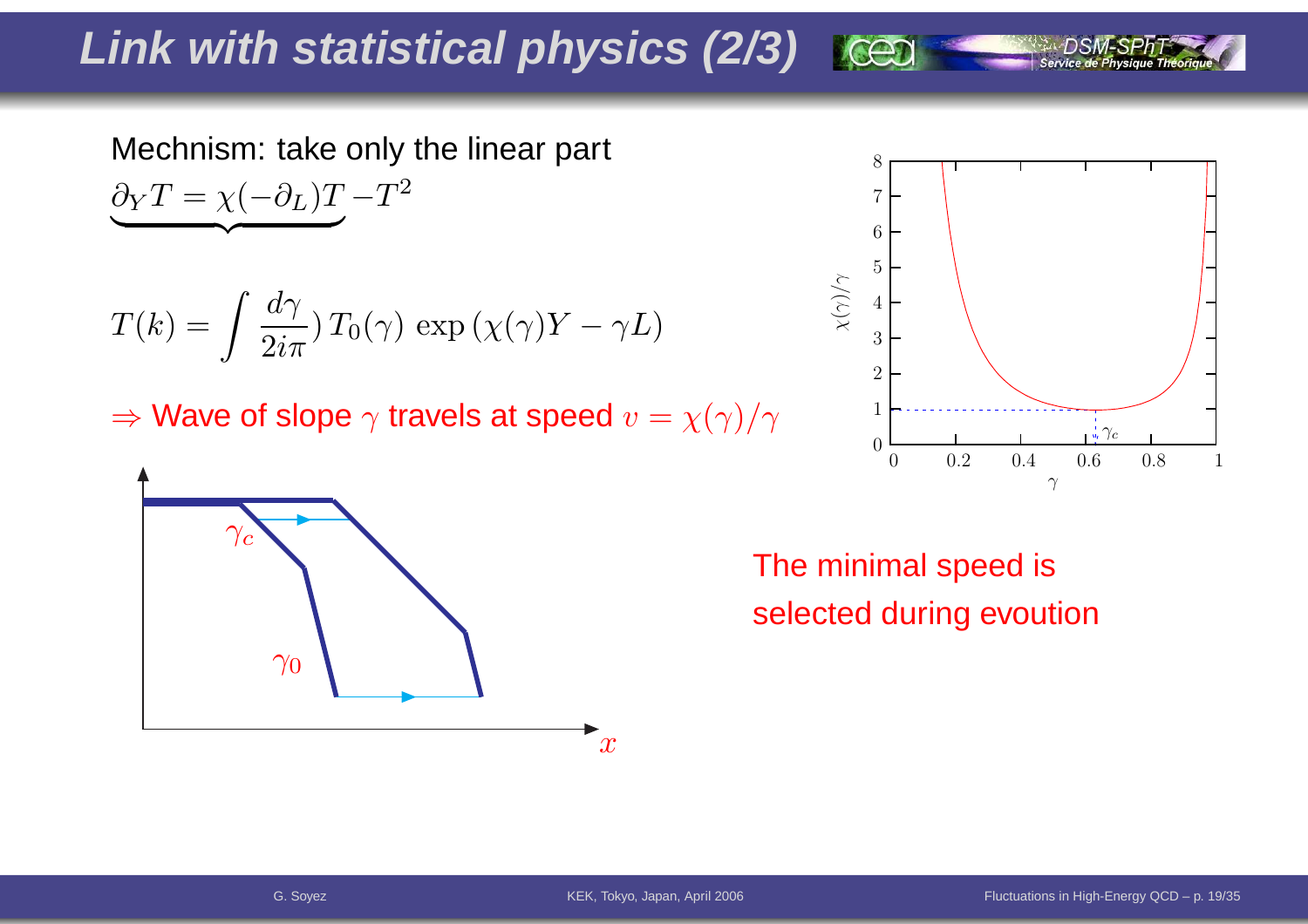#### **Geometric scaling**

Numerical simulations:

Service de Physique Théoriq 5 **10 3**



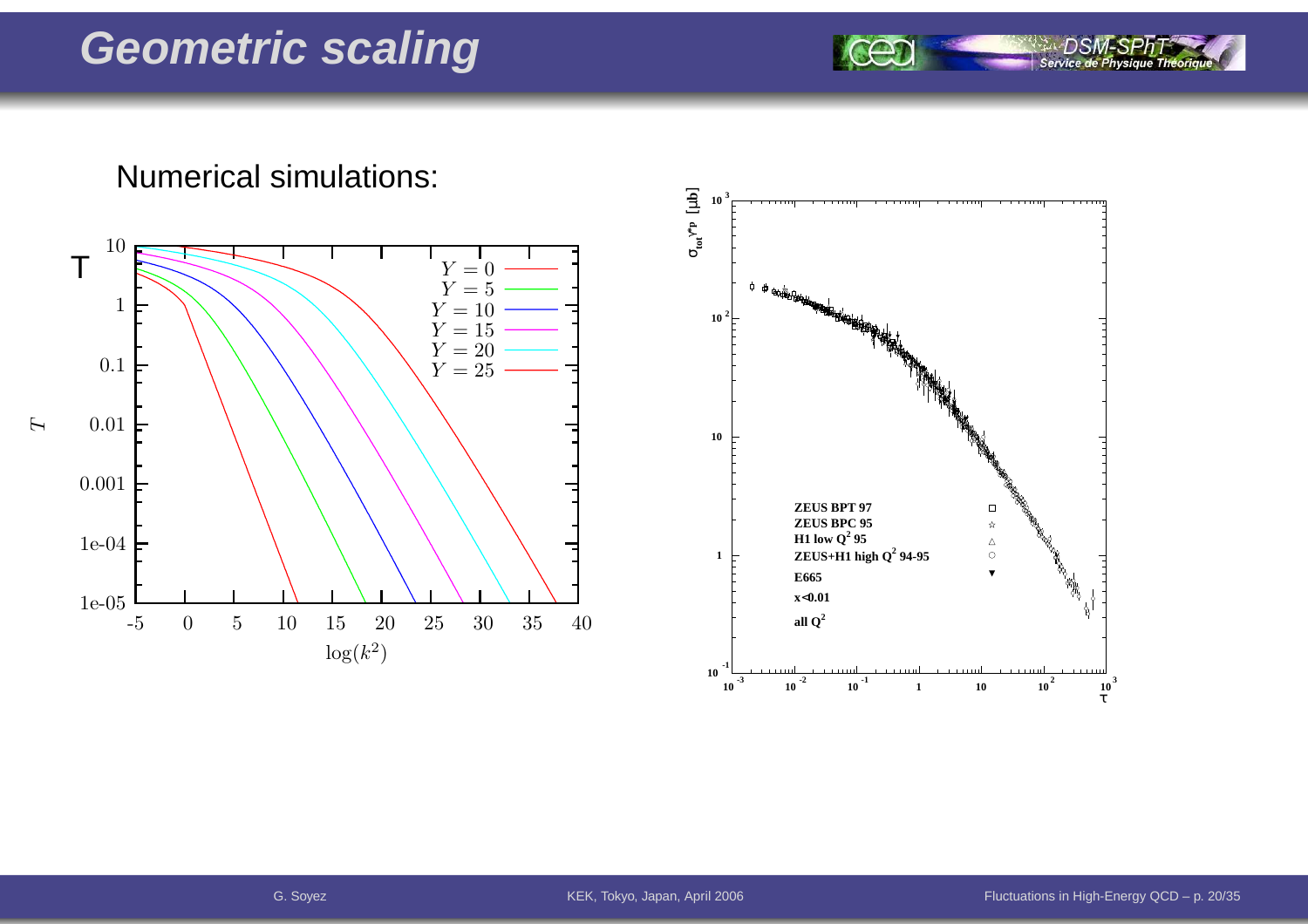#### **Geometric scaling**

Numerical simulations:



Service de Ph

G. Soyez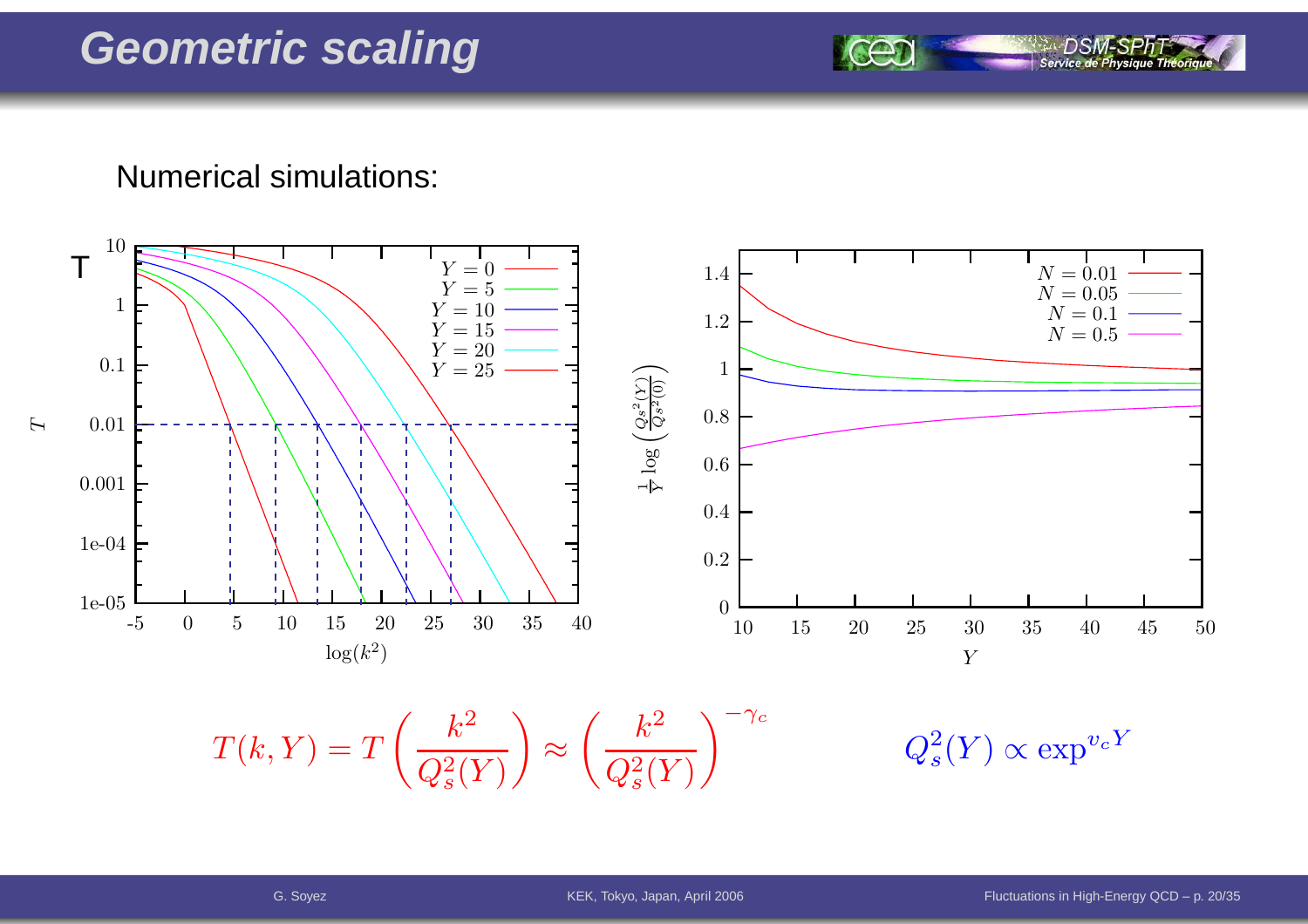

#### Can we extend this including the  $b$  dependence

Go to momentum space

$$
\tilde{T}(\mathbf{k}, \mathbf{q}) = \int d^2x \, d^2y \, e^{i\mathbf{k} \cdot \mathbf{x}} e^{i(\mathbf{q} - \mathbf{k}) \cdot \mathbf{y}} \frac{T(\mathbf{x}, \mathbf{y})}{(\mathbf{x} - \mathbf{y})^2}
$$

new form of the BK equation

$$
\partial_Y \tilde{T}(\mathbf{k}, \mathbf{q}) = \frac{\bar{\alpha}}{\pi} \int \frac{d^2 k'}{(k - k')^2} \left\{ \tilde{T}(\mathbf{k}', \mathbf{q}) - \frac{1}{4} \left[ \frac{k^2}{k'^2} + \frac{(q - k)^2}{(q - k')^2} \right] \tilde{T}(\mathbf{k}, \mathbf{q}) \right\} - \frac{\bar{\alpha}}{2\pi} \int d^2 k' \tilde{T}(\mathbf{k}, \mathbf{k}') \tilde{T}(\mathbf{k} - \mathbf{k}', \mathbf{q} - \mathbf{k}')
$$

[C.Marquet, R.Peschanski, G.S., 05]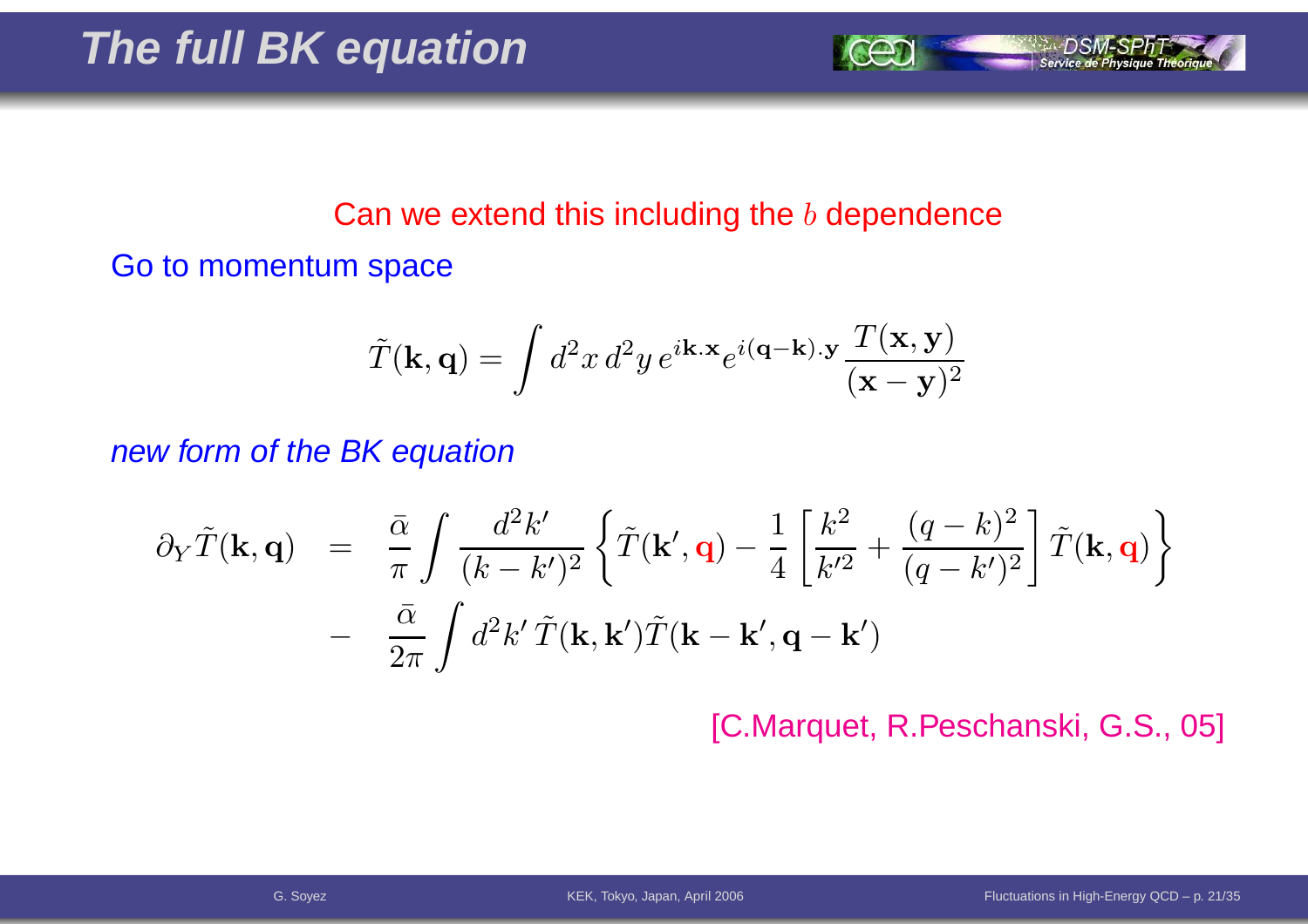### **Numerical simulations**



#### One can prove analytically that:

- formation of a traveling wave at large  $p$  (or  $k$ )
- $q$  dependence: scales like a constant or linearly ( $Y=25)$

#### **Predicts geometric scaling for**t**-dependent processes**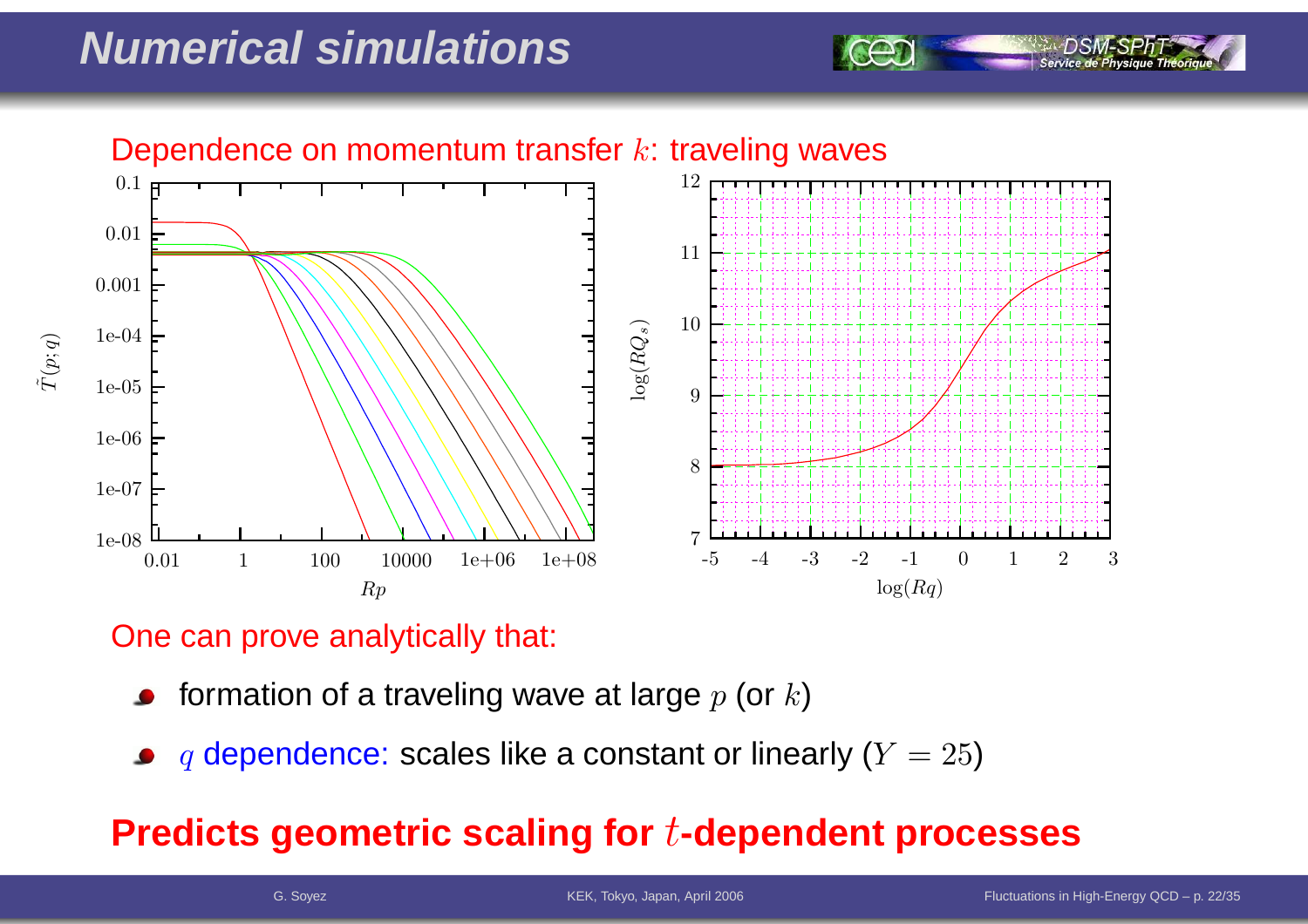

#### **Solutions**

### **Fluctuation effects**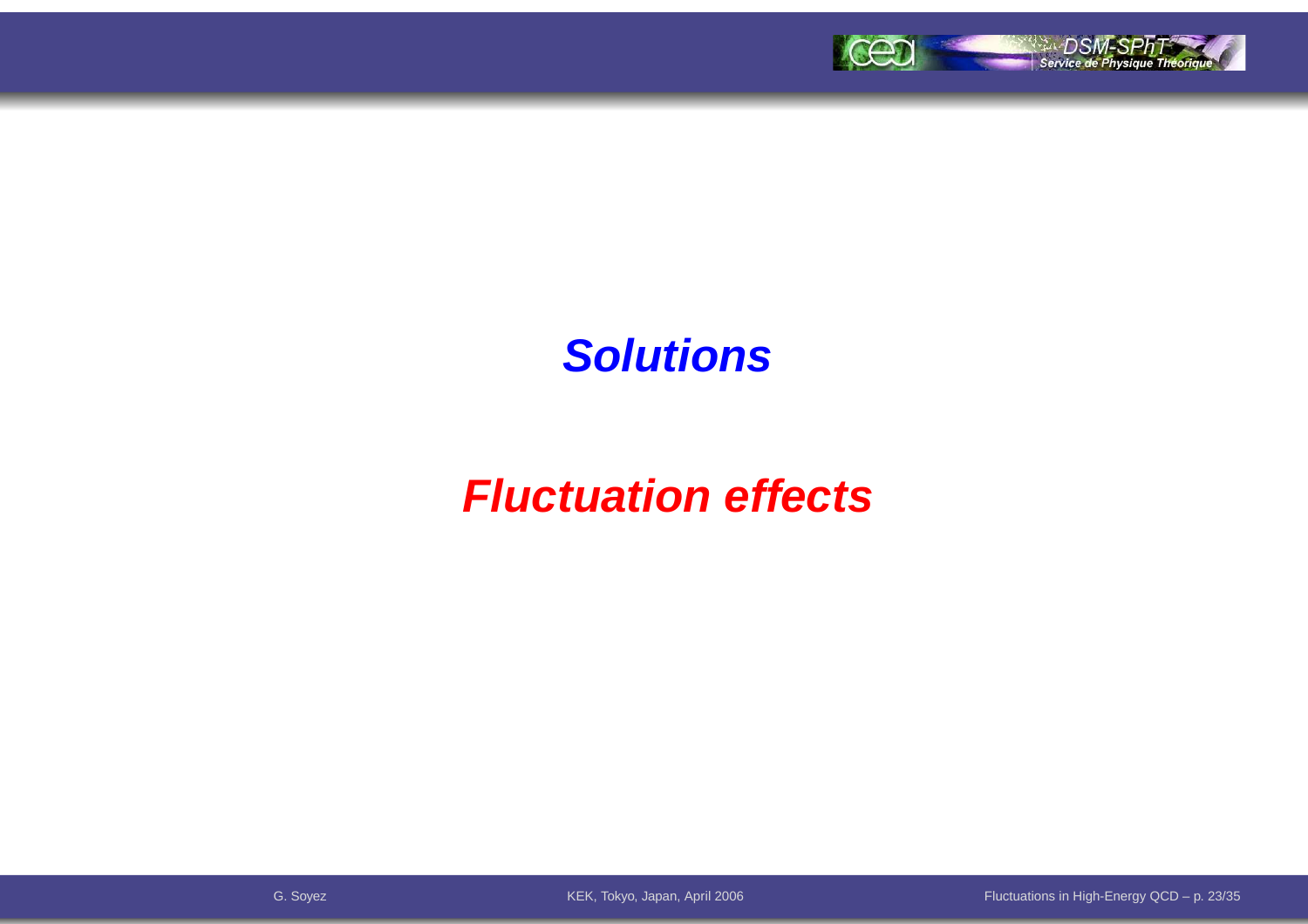Service de Ph

no  $b$ -dependence + coarse-graining  $\longrightarrow$  Langevin equation

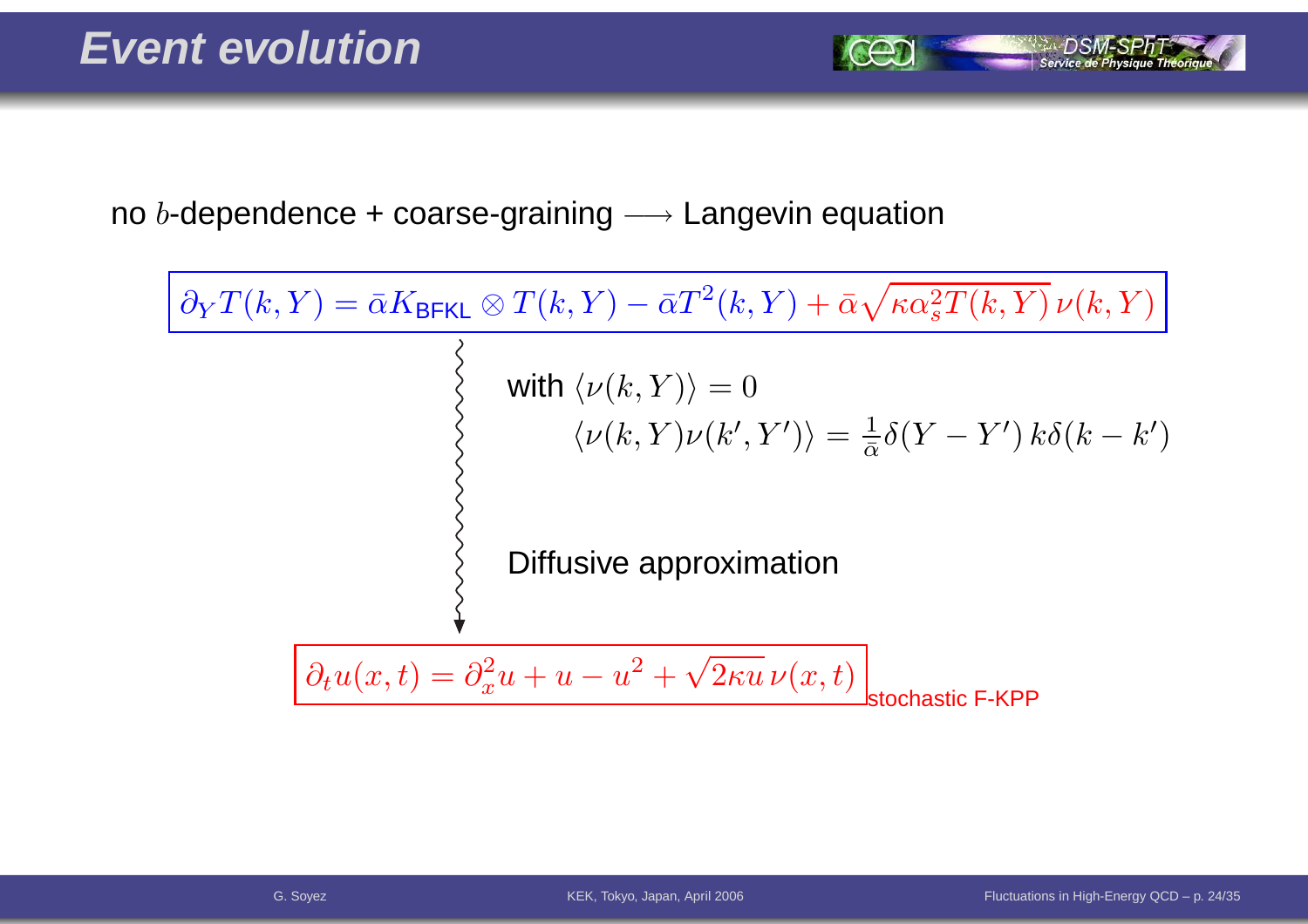### **Event properties (1/2)**



Service de Physique Théoria



Decrease of the velocity/exponent of the saturation scale

For asymptotically small  $\alpha_s$  (not true here)[A. Mueller, S. Munier, E. Brunet, B. Derrida]

$$
v^* \underset{\alpha_s^2 \kappa \to 0}{\to} v_{BK} - \frac{\bar{\alpha} \pi^2 \gamma_c \chi''(\gamma_c)}{2 \log^2(\alpha_s^2 \kappa)}
$$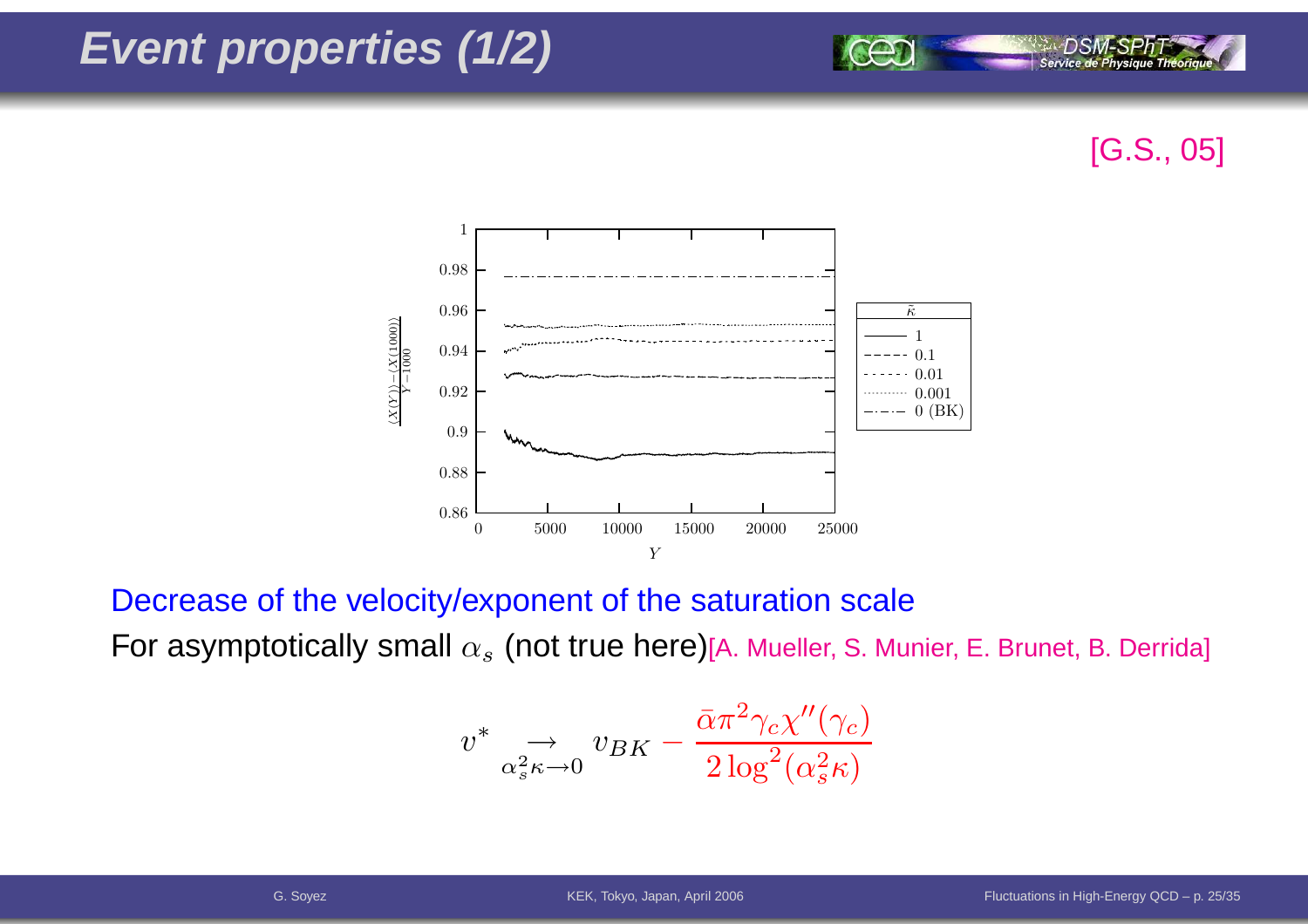### **Event properties (2/2)**

#### [G.S., 05]

Service de Ph



Dispersion of the events

$$
\Delta \log[Q_s^2(Y)] \approx \sqrt{D_{\text{diff}}\bar{\alpha}Y} \quad \text{with} \quad D_{\text{diff}} \underset{\alpha_s^2 \kappa \to 0}{\sim} \frac{1}{|\log^3(\alpha_s^2 \kappa)|}.
$$

No important dispersion in early stages of the evolution !  $\bullet$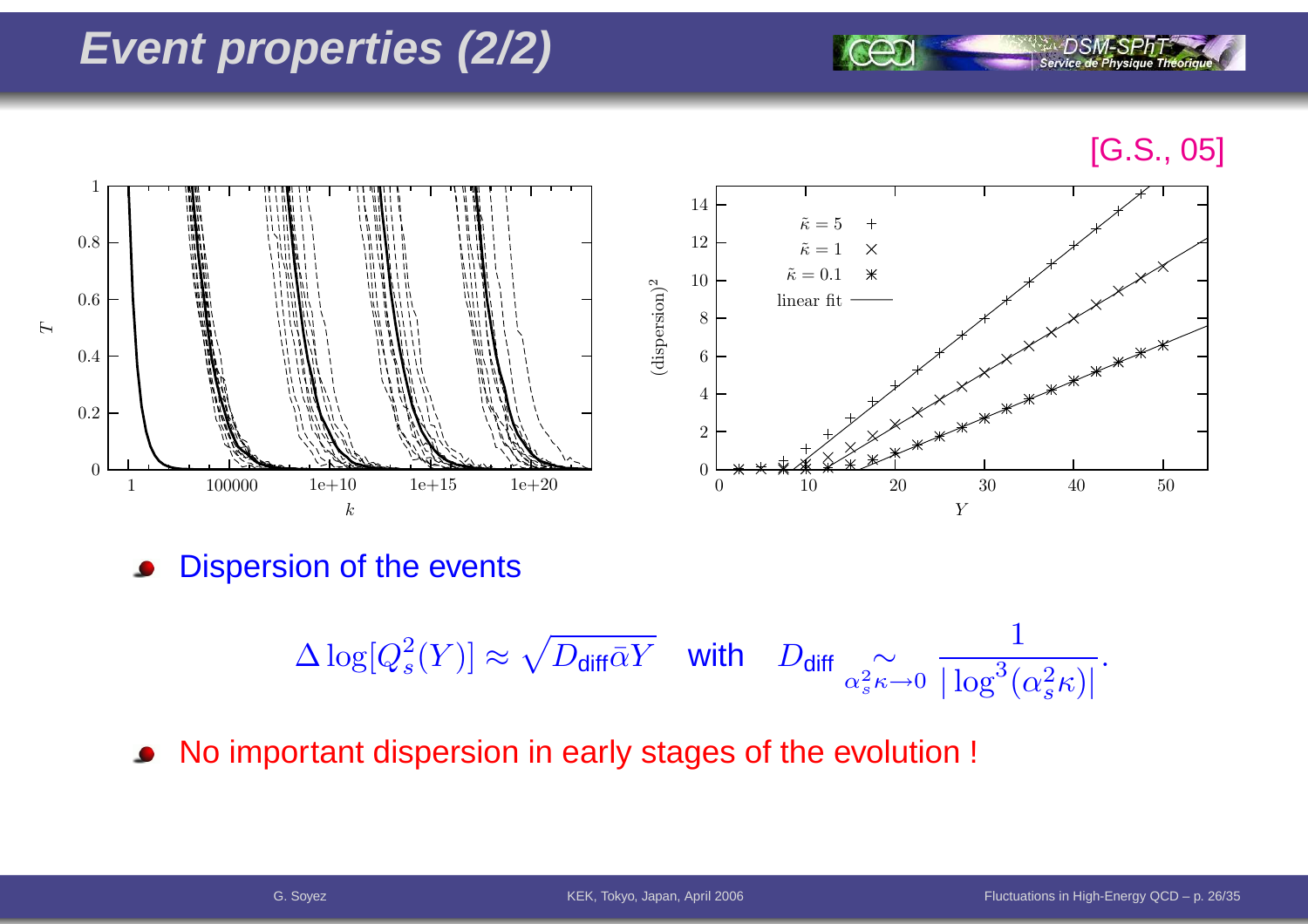### **Averaged amplitude**

[G.S., 05]

Service de Physique Théoriqu



- Clear effect of fluctuations
- Violations of geometric scaling (not in early stages)
- Agrees with predictions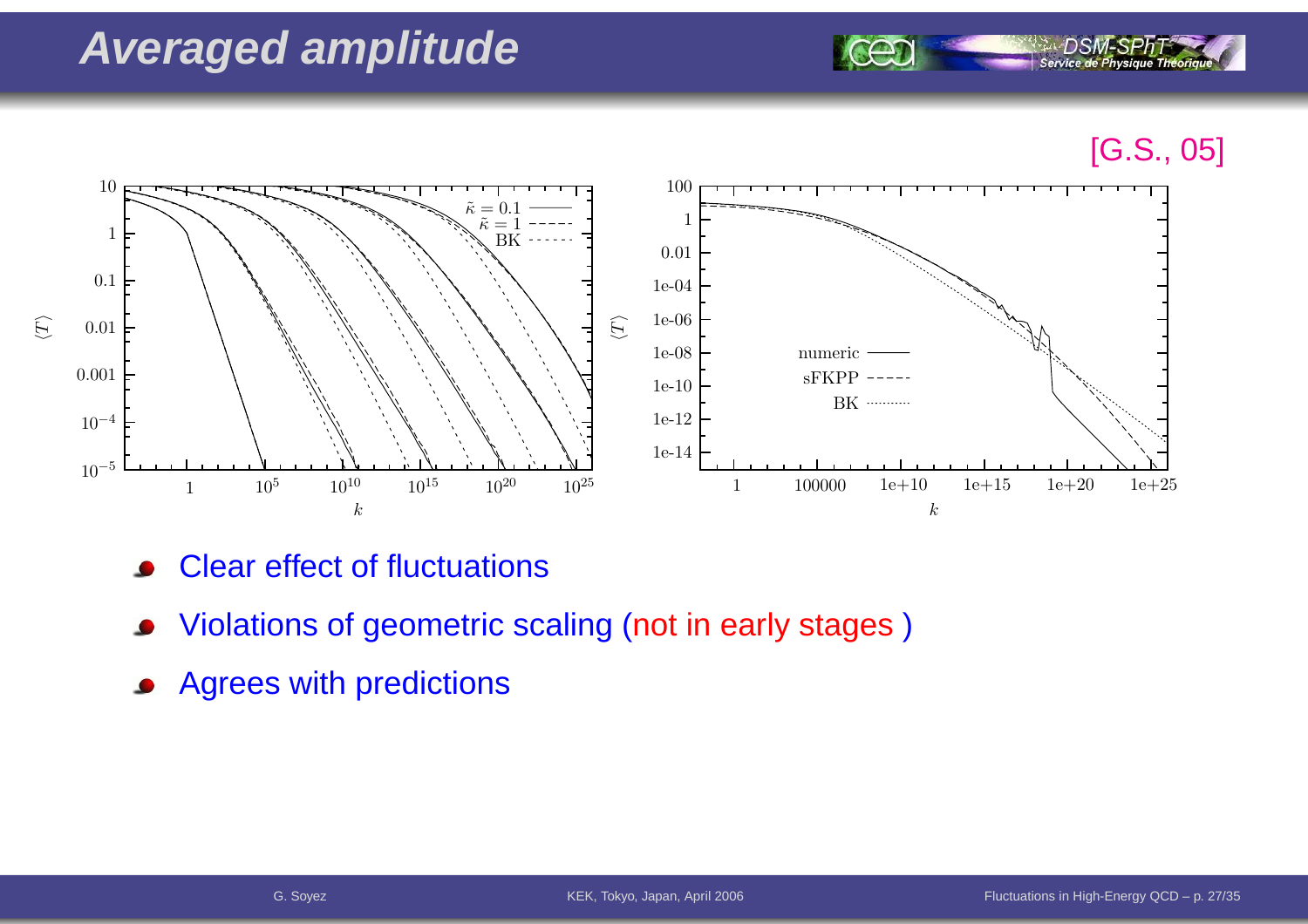

#### [G.S., 05]



- Dense regime:  $\langle T^2 \rangle \approx \langle T \rangle^2$  $\bullet$
- Dilute regime:  $\langle T^2 \rangle \approx \langle T \rangle$  (pre-asymptotics!)  $\bullet$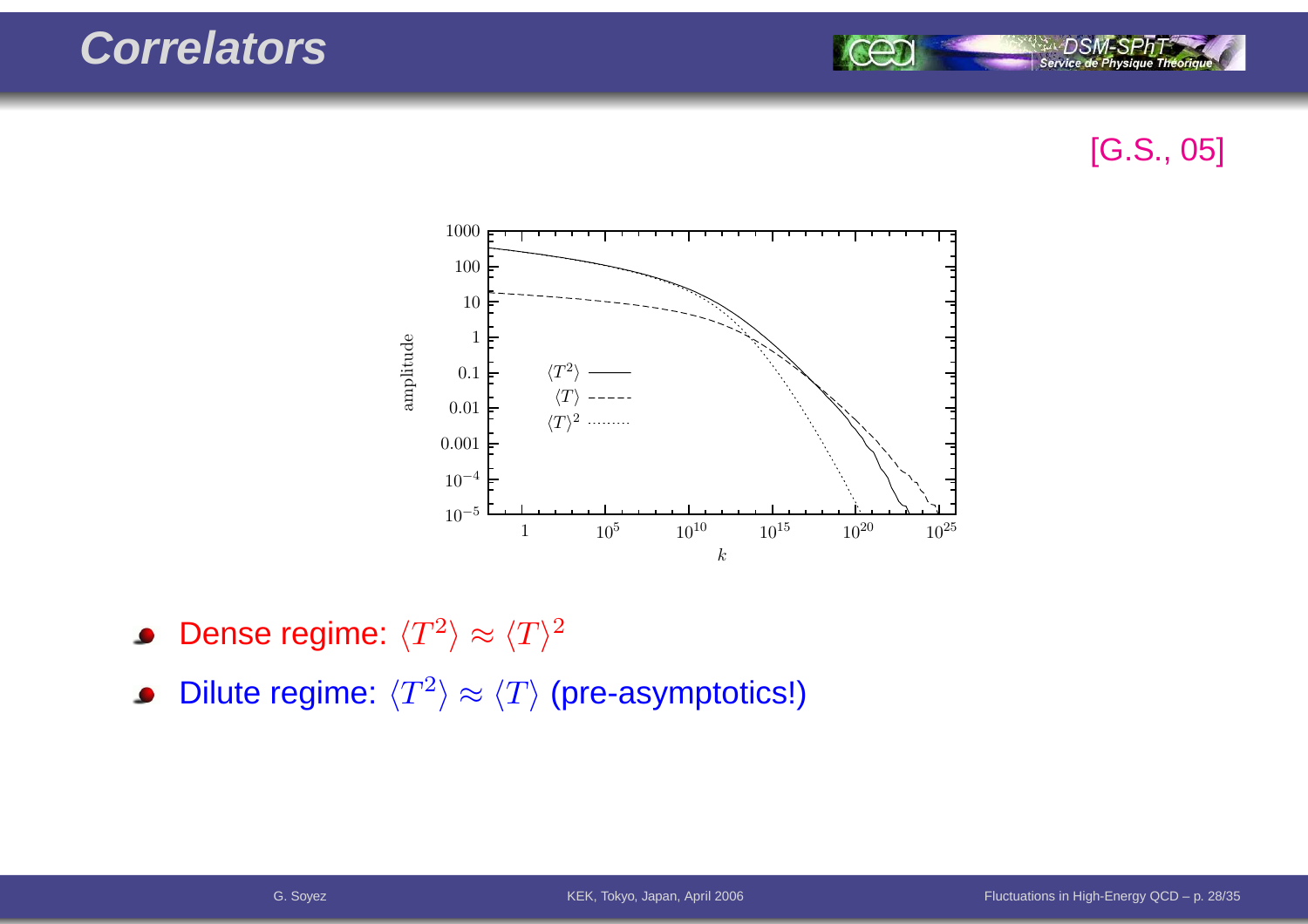Evolution with saturation & fluctuations  $\equiv$ 

- superposition of unitary front (with geometric scaling) $\bullet$
- with <sup>a</sup> dispersion (yielding geometric scaling violations) $\bullet$

$$
\langle T(r, Y) \rangle = \int d\rho_s \, T_{\text{event}}(\rho - \rho_s) \, \frac{1}{\sqrt{\pi} \sigma} \exp\left(-\frac{(\rho_s - \bar{\rho}_s)^2}{\sigma^2}\right)
$$

with  $\rho = log(1/r^2)$ <sup>2</sup>),  $\rho_s = log(Q_s^2)$  $\binom{2}{s}$ 

$$
T_{\text{event}}(\rho - \rho_s) = \begin{cases} 1 & r > Q_s \\ (rQ_s)^\gamma & r < Q_s \end{cases}
$$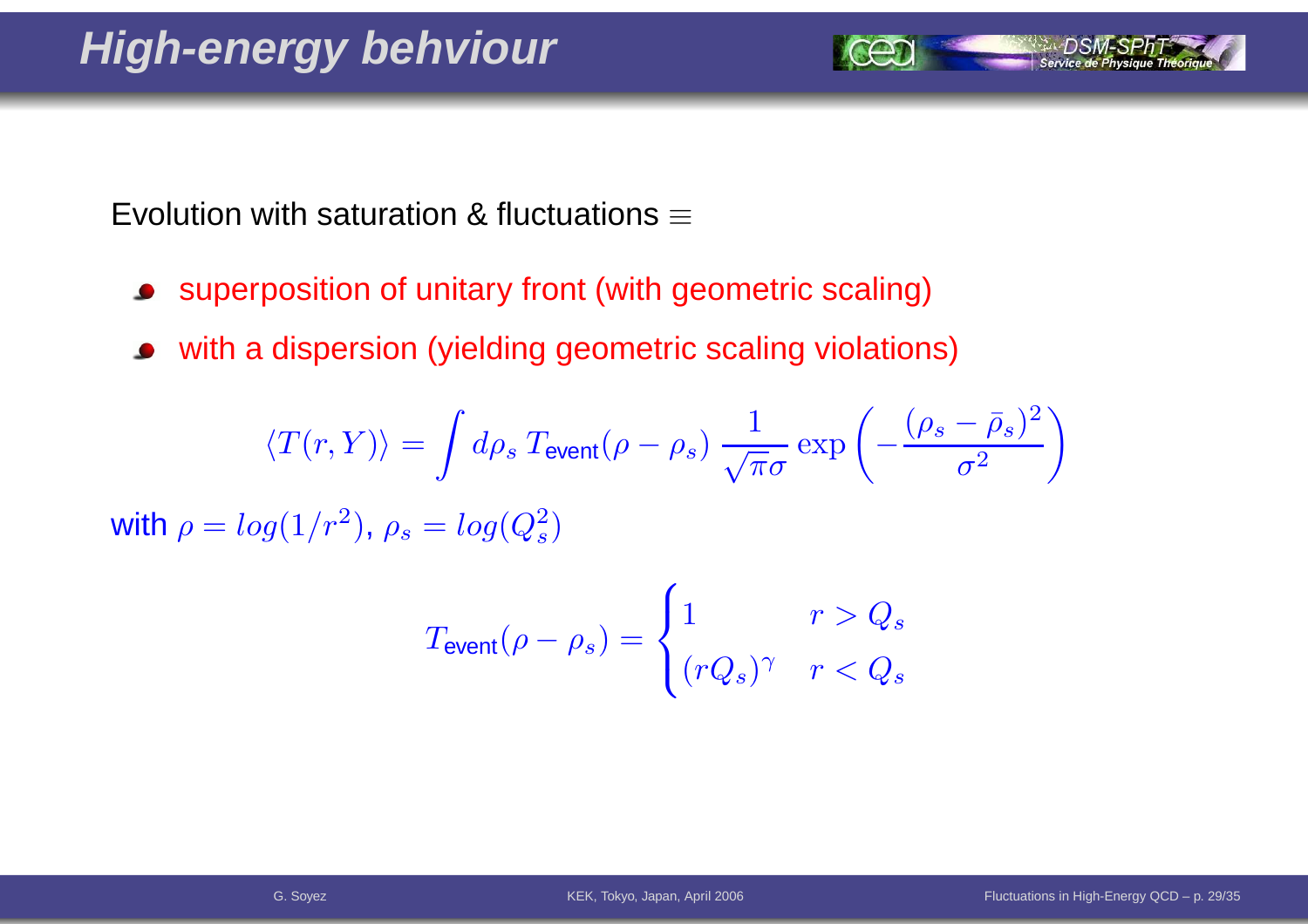### **High-energy behviour**



dispersion  $\sim DY$ 

- $Y$  not too large  $\Rightarrow$  small dispersion  $\Rightarrow$   $\langle T\rangle\approx T_{\sf event}\Rightarrow$  geometric scaling
- $Y$  very high  $\Rightarrow$  dominated by disperion *i.e.*  $\langle T \rangle \approx T_{\sf sat}$



$$
\mathsf{NB.} \colon \langle T^2 \rangle = \langle T \rangle
$$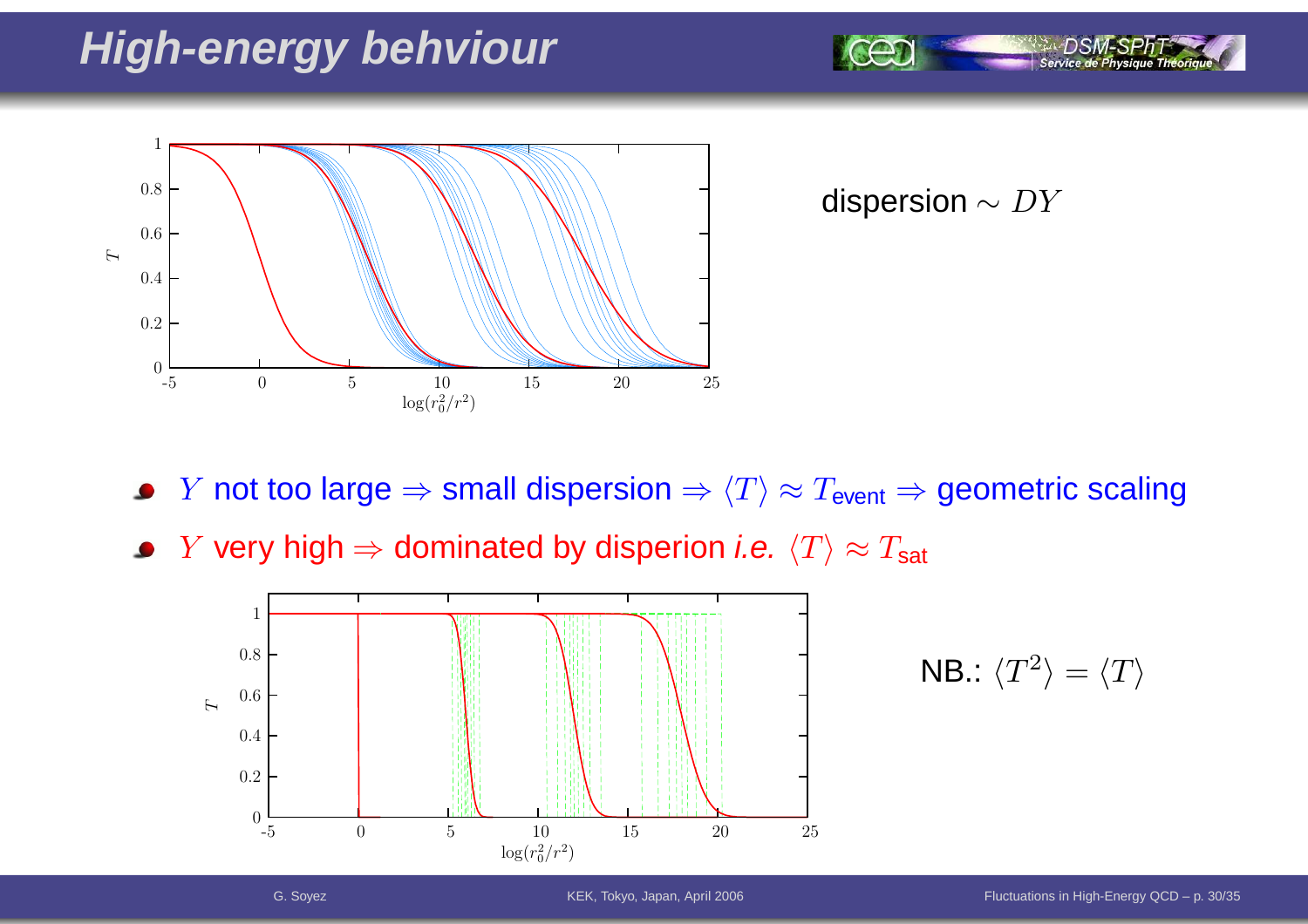| Intermediate energies                                  | <b>High energies</b>                                         |
|--------------------------------------------------------|--------------------------------------------------------------|
| Mean field (BK)                                        | <b>Fluctuations</b>                                          |
| <b>Geometric scaling</b>                               | <b>Diffusive scaling</b>                                     |
| $\langle T \rangle = f \left[ \log(k^2/Q_s^2) \right]$ | $\langle T\rangle = f\left[\log(k^2/Q_s^2)/\sqrt{DY}\right]$ |
| $\langle T^{(k)} \rangle = \langle T \rangle^k$        | $\langle T^{(k)} \rangle = \langle T \rangle$                |

**At high-energy, amplitudes are dominated by hot-spots i.e. rare fluctuations at saturation**

- **•** true for strong fluctuations
- asymptotically true in general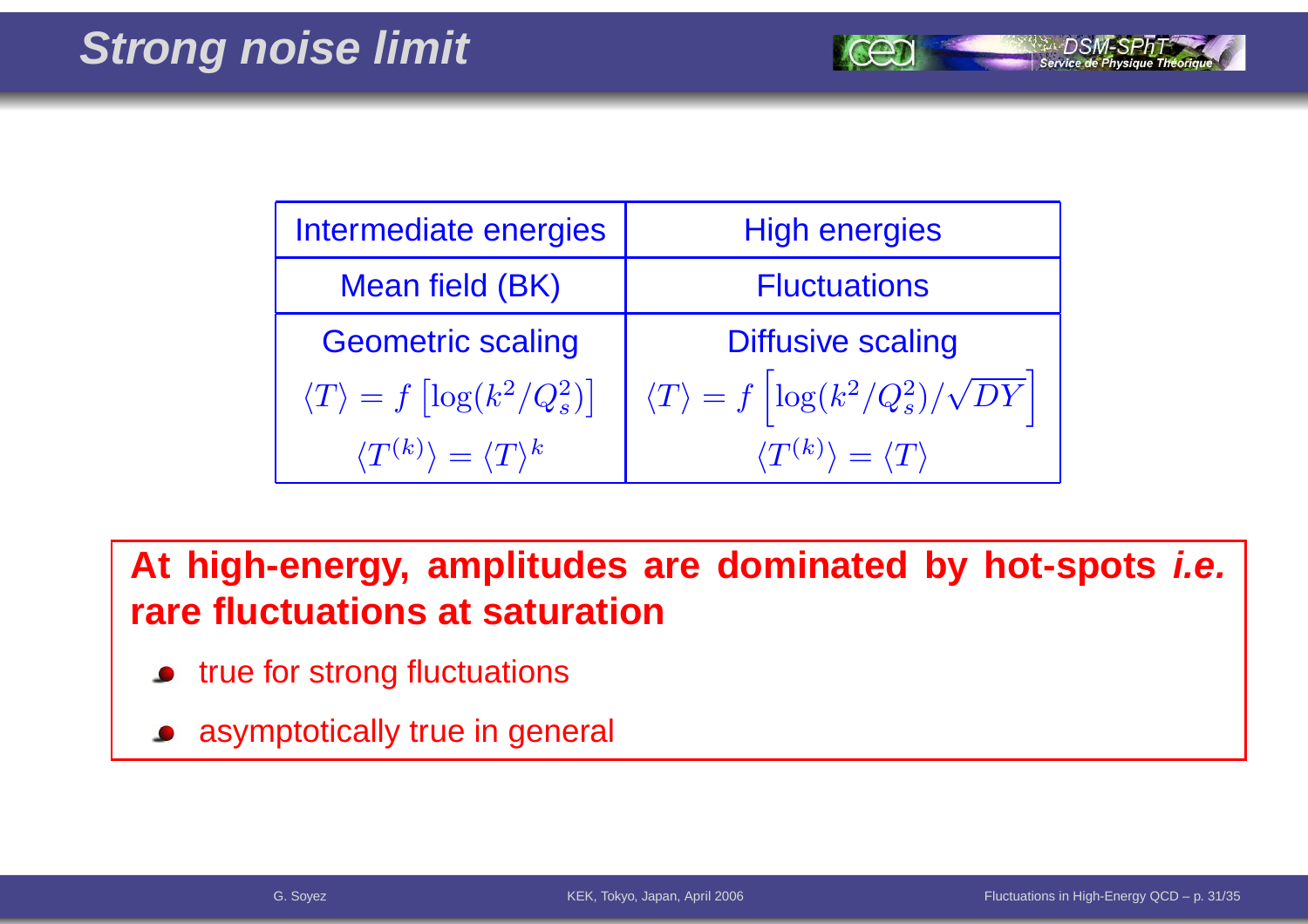# Describing  $F_2$



#### Saturation fit:

 $T(r,\rho_s)=$ 

$$
\langle T(r,Y) \rangle = \begin{cases} (r^2 Q_s^2)^{\gamma_c} e^{-\frac{2 \log^2 (rQ_s)}{CY}} & r < Q_s \\ 1 - e^{-a - b \log^2 (rQ_s)} & r > Q_s \end{cases} \qquad Q_s^2(Y) = \lambda Y, \, \rho_s = \log(Q_s^2)
$$

$$
Q_s^2(Y) = \lambda Y, \, \rho_s = \log(Q_s^2)
$$

## Saturation+fluctuations fit:  $\langle T(r,Y) \rangle = \int d\rho_s \, T(r,\rho_s) \frac{1}{\sqrt{\pi}\sigma} e^{-\frac{(\rho_s-\bar{\rho}_s)^2}{\sigma^2}}$

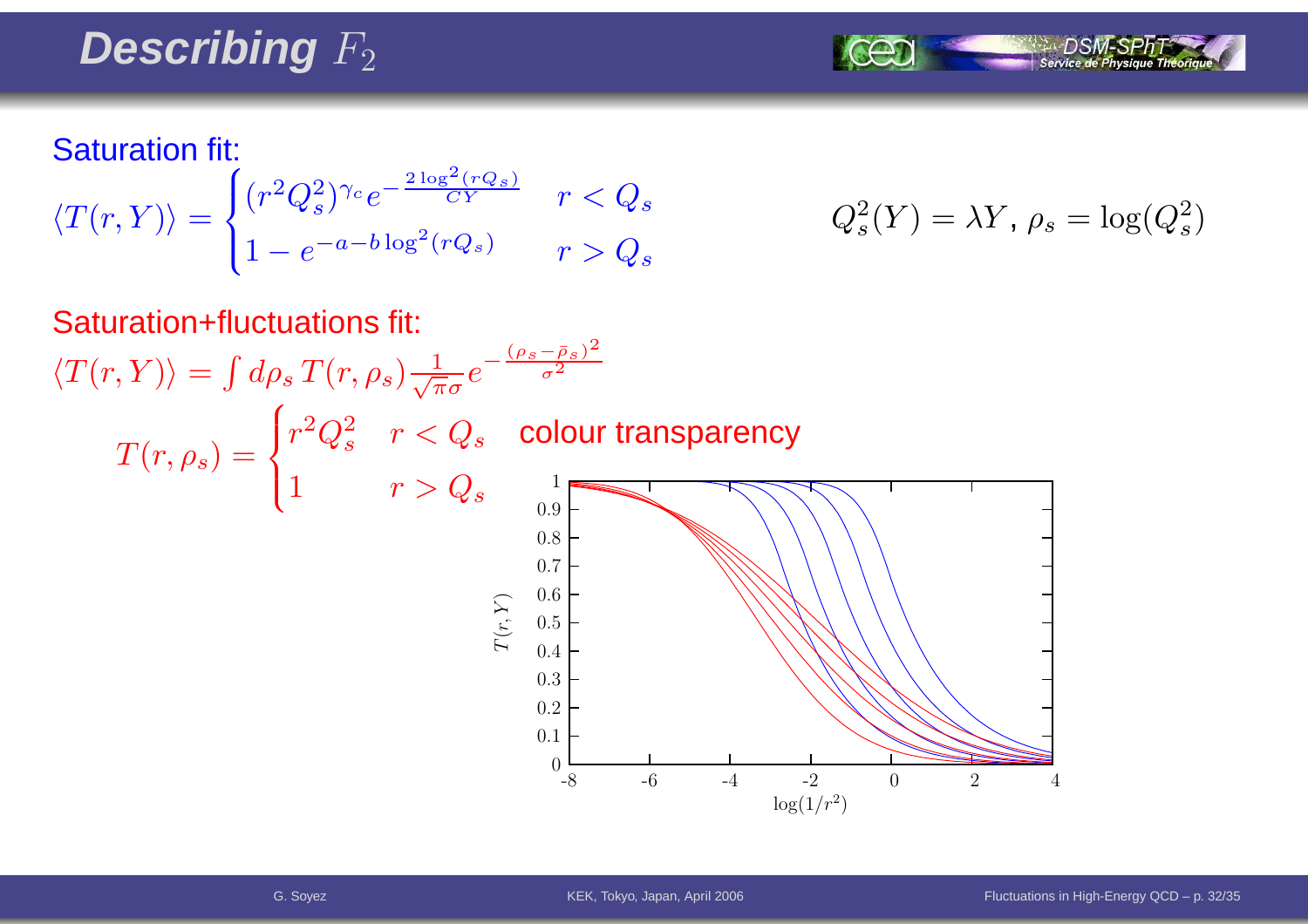# Describing  $F_2$



#### Saturation fit:

$$
\langle T(r,Y) \rangle = (r^2 Q_s^2)^{\gamma_c} e^{-\frac{2 \log^2 (r Q_s)}{CY}} \longrightarrow r^2 Q_s^2
$$

#### Saturation+fluctuations fit:

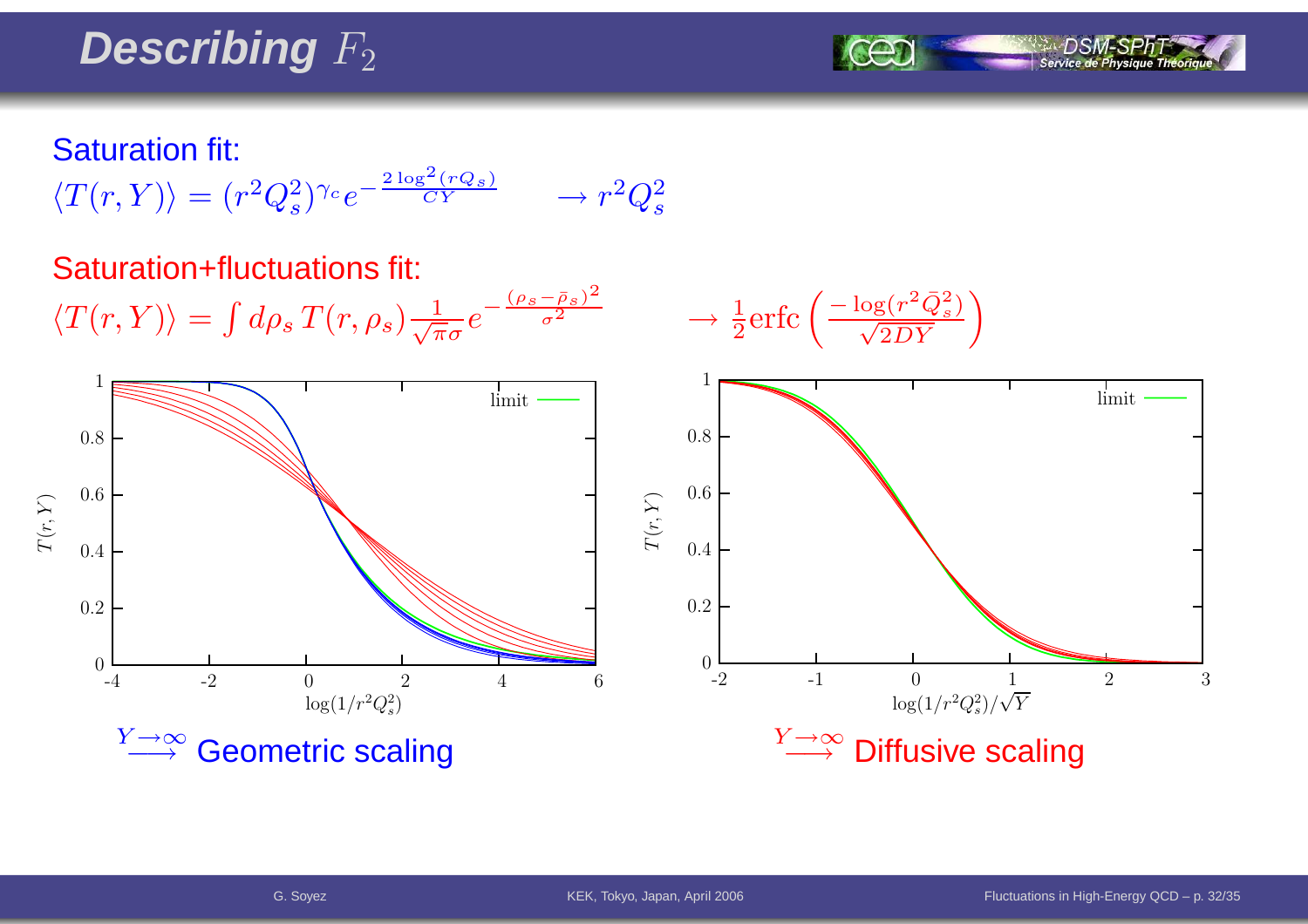# Describing  $F_2$

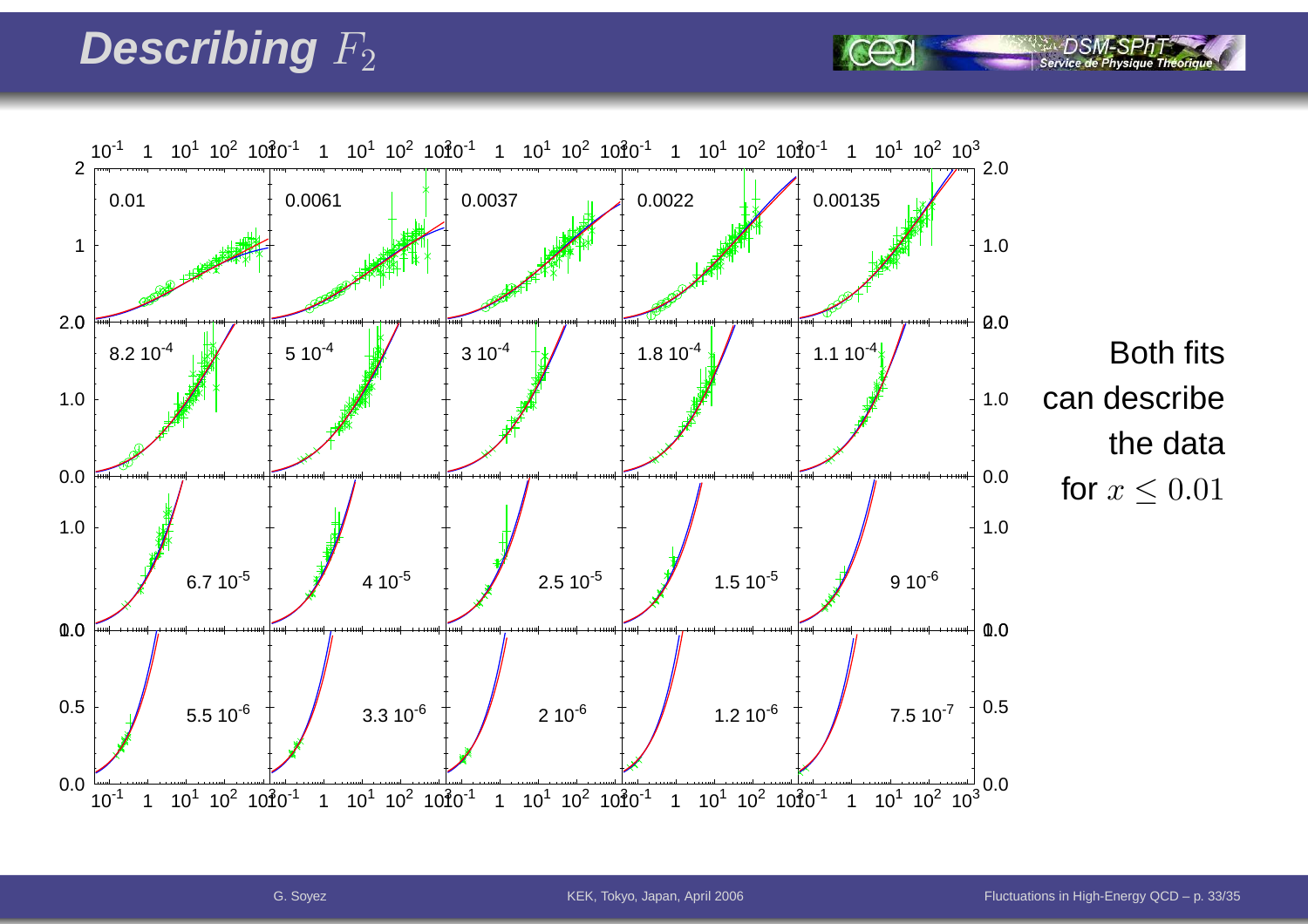

- Effects of saturation
	- Evolution equations for high-energy QCDBalitsky, Balitsky-Kovchegov (dipole), JIMWLK (CGC)
	- Good knowledge of the asymptotic solutionsTraveling waves  $\rightarrow$  geometric scaling, saturation scale  $\propto \exp(\bar{\alpha}v_cY)$
- Effects of fluctuations
	- Known at large- $N_c$
	- Consequences on saturation (e.g. geometric scaling violations) $\bullet$ Diffusive scaling
	- analytical solutions:  $\alpha_s \lll 1$ numerical solutions: coherer numerical solutions: coherent with statistical-physics analog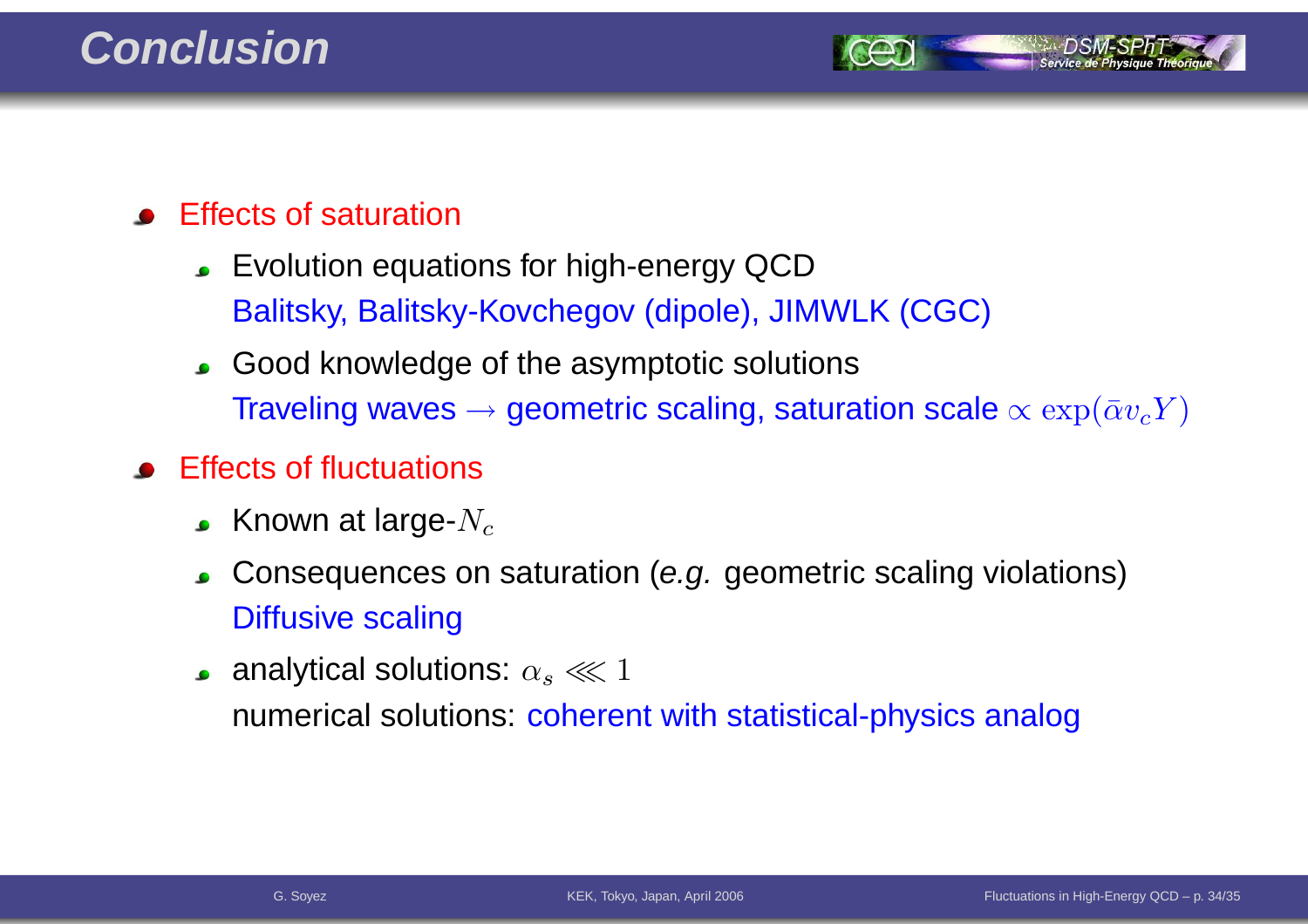

- phenomenological tests:  $\bullet$ 
	- do we observe geometric scaling at nonzero momentum transfer ? $\bullet$
	- predictions for LHC ? diffusive scaling at high-energy ?